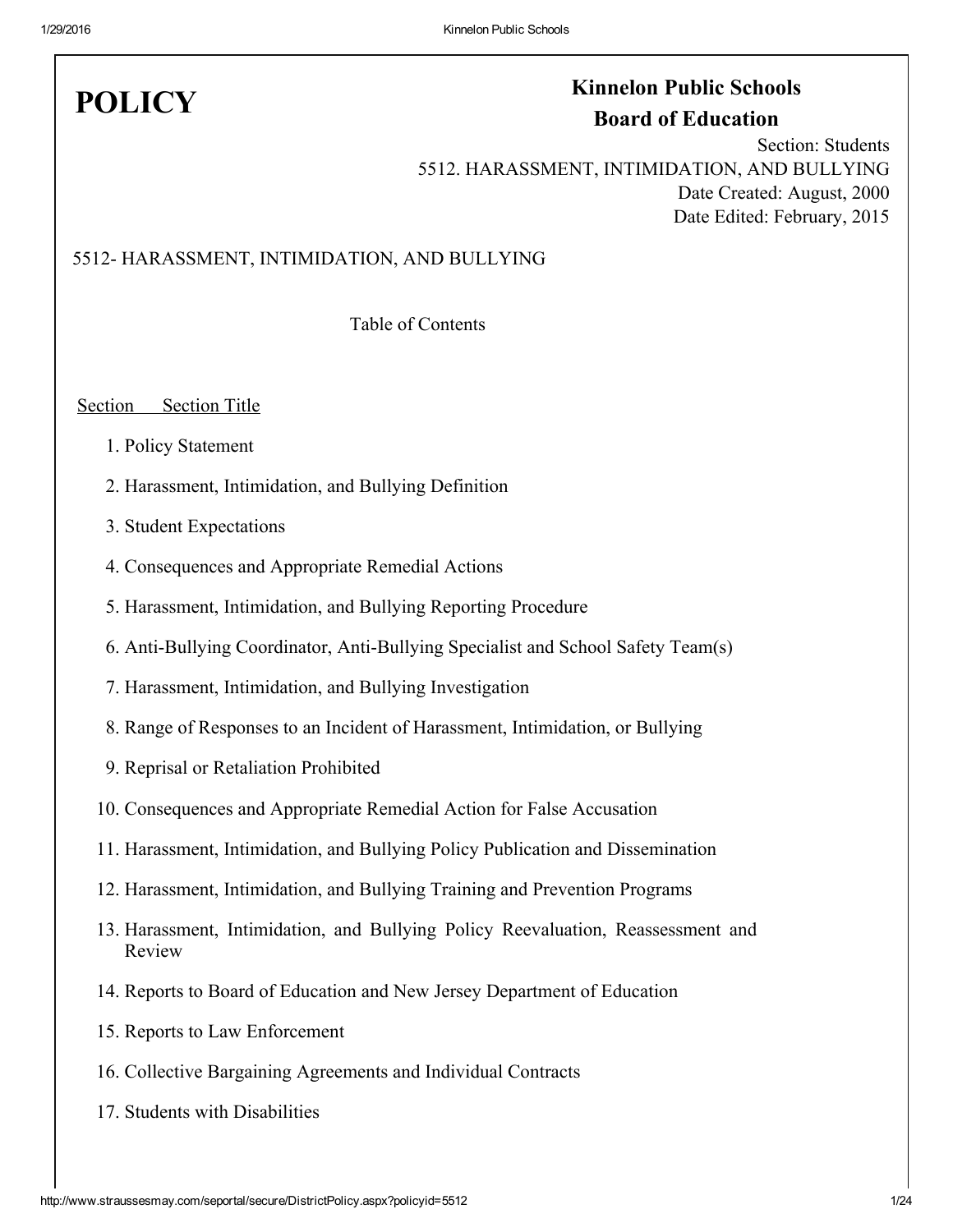A. Policy Statement

The Board of Education prohibits acts of harassment, intimidation, or bullying of a student. A safe and civil environment in school is necessary for students to learn and achieve high academic standards. Harassment, intimidation, or bullying, like other disruptive or violent behaviors, is conduct that disrupts both a student's ability to learn and a school's ability to educate its students in a safe and disciplined environment. Since students learn by example, school administrators, faculty, staff and volunteers should be commended for demonstrating appropriate behavior, treating others with civility and respect, and refusing to tolerate harassment, intimidation, or bullying.

For the purposes of this Policy, the term "parent," pursuant to N.J.A.C. 6A:16 1.3, means the natural parent(s) or adoptive parent(s), legal guardian(s), foster parent(s), or parent surrogate(s) of a student. Where parents are separated or divorced, "parent" means the person or agency which has legal custody of the student, as well as the natural or adoptive parent(s) of the student, provided such parental rights have not been terminated by a court of appropriate jurisdiction.

B. Harassment, Intimidation, and Bullying Definition

"Harassment, intimidation, or bullying" means any gesture, any written, verbal or physical act, or any electronic communication, as defined in N.J.S.A. 18A:37-14, whether it be a single incident or a series of incidents that:

- 1. Is reasonably perceived as being motivated by either any actual or perceived characteristic, such as race, color, religion, ancestry, national origin, gender, sexual orientation, gender identity and expression, or a mental, physical or sensory disability; or by any other distinguishing characteristic;
- 2. Takes place on school property, at any school-sponsored function, on a school bus, or off school grounds, as provided for in N.J.S.A.  $18A:37-15.3$ ;
- 3. Substantially disrupts or interferes with the orderly operation of the school or the rights of other students; and that
- 4. A reasonable person should know, under the circumstances, that the act(s) will have the effect of physically or emotionally harming a student or damaging the student's property, or placing a student in reasonable fear of physical or emotional harm to his/her person or damage to his/her property; or
- 5. Has the effect of insulting or demeaning any student or group of students; or
- 6. Creates a hostile educational environment for the student by interfering with a student's education or by severely or pervasively causing physical or emotional harm to the student.

Schools are required to address harassment, intimidation, and bullying occurring off school grounds, when there is a nexus between the harassment, intimidation, and bullying and the school (e.g., the harassment, intimidation, or bullying substantially disrupts or interferes with the orderly operation of the school or the rights of other students).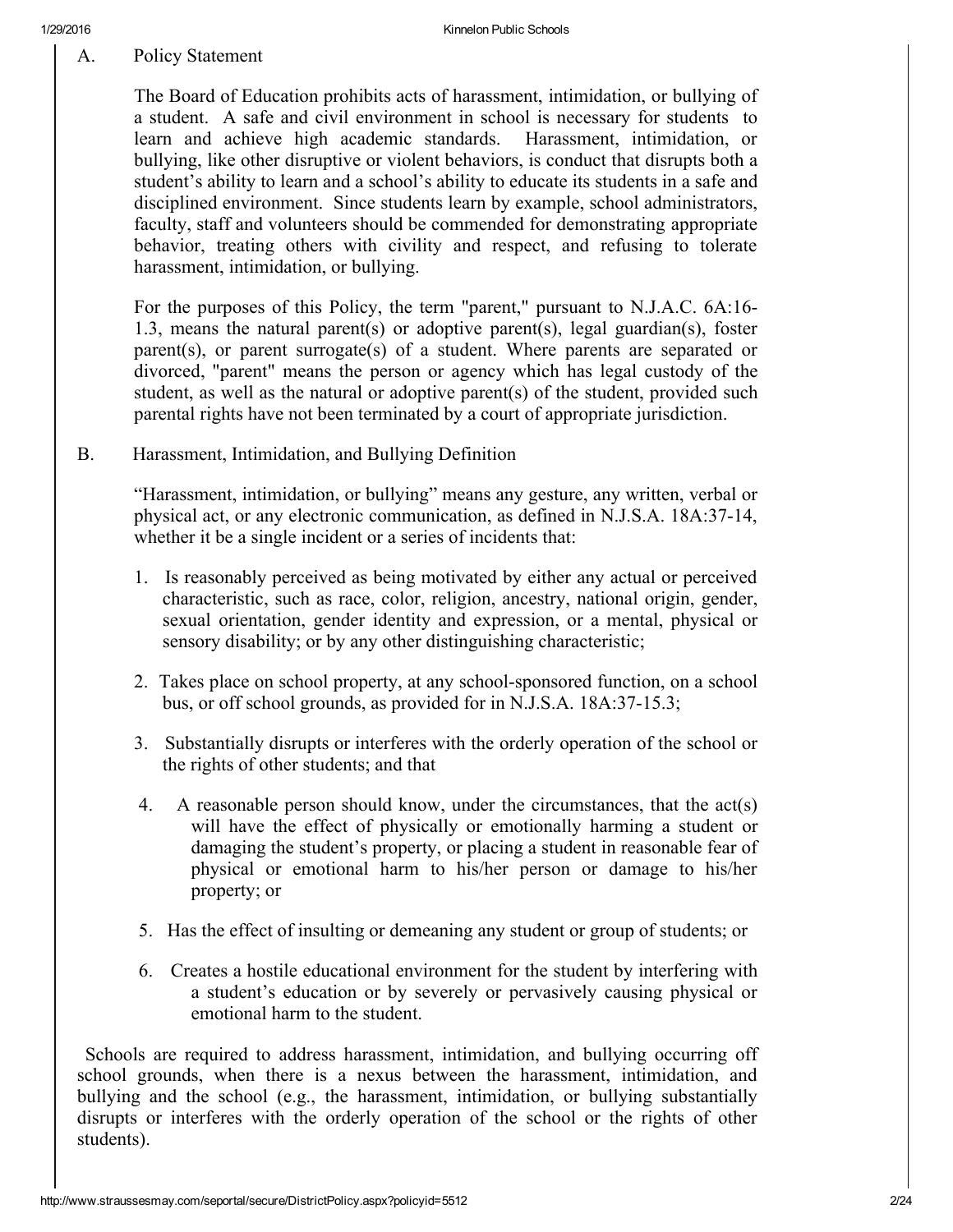"Electronic communication" means a communication transmitted by means of an electronic device, including, but not limited to: a telephone, cellular phone, computer, or pager.

C. Student Expectations

The Board expects students to conduct themselves in keeping with their levels of development, maturity and demonstrated capabilities with proper regard for the rights and welfare of other students and school staff, the educational purpose underlying all school activities and the care of school facilities and equipment consistent with the Code of Student Conduct.

The Board believes that standards for student behavior must be set cooperatively through interaction among the students, parents, school employees, school administrators, school volunteers, and community representatives, producing an atmosphere that encourages students to grow in self-discipline. The development of this atmosphere requires respect for self and others, as well as for school district and community property on the part of students, staff, and community members.

Students are expected to behave in a way that creates a supportive learning environment. The Board believes the best discipline is self-imposed, and it is the responsibility of staff to use instances of violations of the Code of Student Conduct as opportunities to help students learn to assume and accept responsibility for their behavior and the consequences of their behavior. Staff members who interact with students shall apply best practices designed to prevent student conduct problems and foster students' abilities to grow in self-discipline.

The Board expects that students will act in accordance with the student behavioral expectations and standards regarding harassment, intimidation, and bullying, including:

- 1. Student responsibilities (e.g., requirements for students to conform to reasonable standards of socially accepted behavior; respect the person, property and rights of others; obey constituted authority; and respond to those who hold that authority);
- 2. Appropriate recognition for positive reinforcement for good conduct, selfdiscipline, and good citizenship;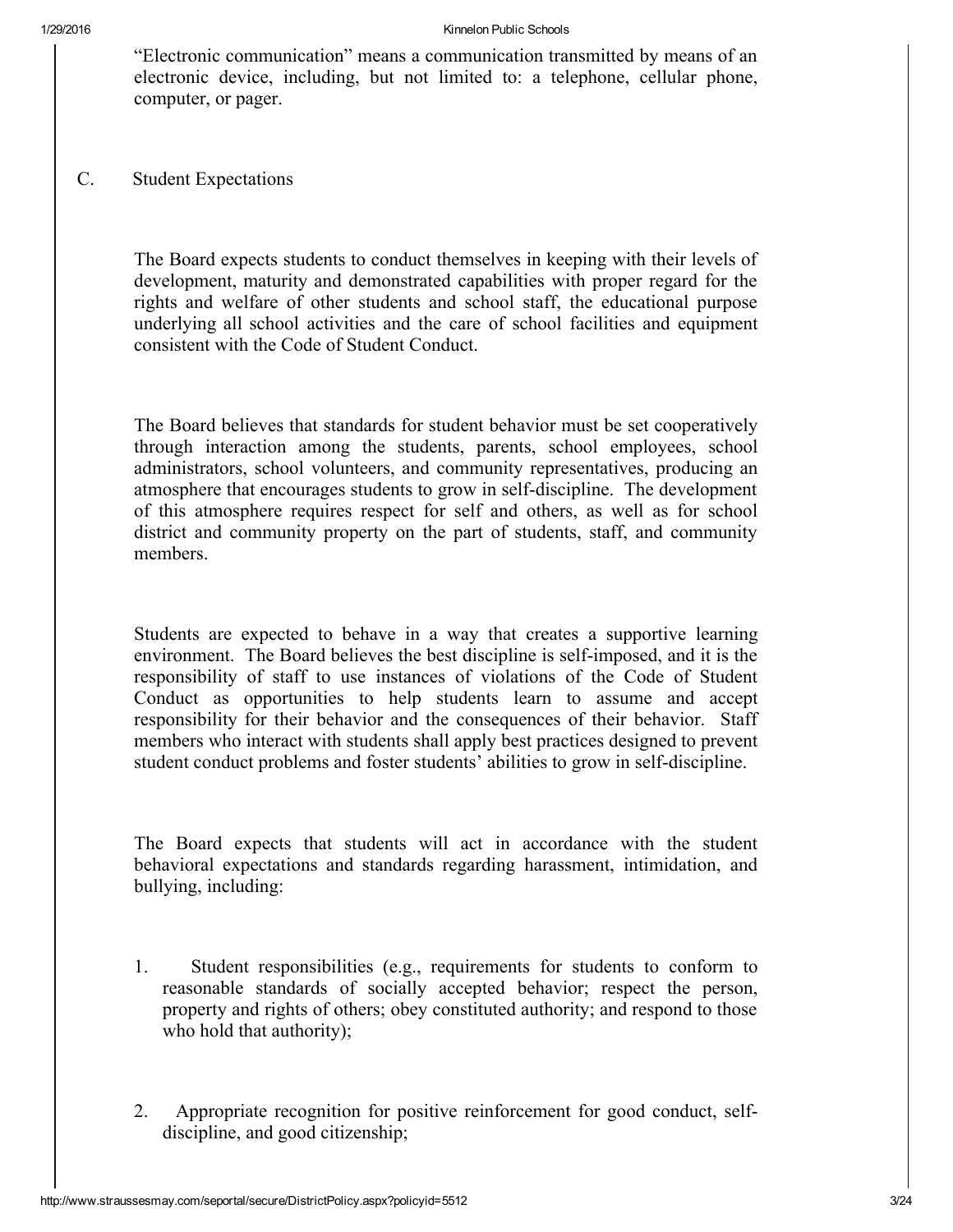3. Student rights; and

4. Sanctions and due process for violations of the Code of Student Conduct.

Pursuant to N.J.S.A.  $18A:37-15(a)$  and N.J.A.C.  $6A:16-7.1(a)1$ , the district has involved a broad-base of school and community members, including parents, students, instructional staff, student support services staff, school administrators, and school volunteers, as well as community organizations, such as faith-based, health and human service, business and law enforcement, in the development of this Policy. Based on locally determined and accepted core ethical values adopted by the Board, pursuant to N.J.A.C.  $6A:16-7.1(a)2$ , the Board must develop guidelines for student conduct pursuant to N.J.A.C. 6A:16-7.1. These guidelines for student conduct will take into consideration the developmental ages of students, the severity of the offenses and students' histories of inappropriate behaviors, and the mission and physical facilities of the individual school(s) in the district. This Policy requires all students in the district to adhere to the rules established by the school district and to submit to the remedial and consequential measures that are appropriately assigned for infractions of these rules.

Pursuant to N.J.A.C. 6A:16-7.1, the Superintendent must annually provide to students and their parents or guardians the rules of the district regarding student conduct. Provisions shall be made for informing parents or guardians whose primary language is other than English.

The district prohibits active or passive support for acts of harassment, intimidation, or bullying. Students are encouraged to support other students who:

- 1. Walk away from acts of harassment, intimidation, and bullying when they see them;
- 2. Constructively attempt to stop acts of harassment, intimidation, or bullying;
- 3. Provide support to students who have been subjected to harassment, intimidation, or bullying; and
- 4. Report acts of harassment, intimidation, and bullying to the designated school staff member.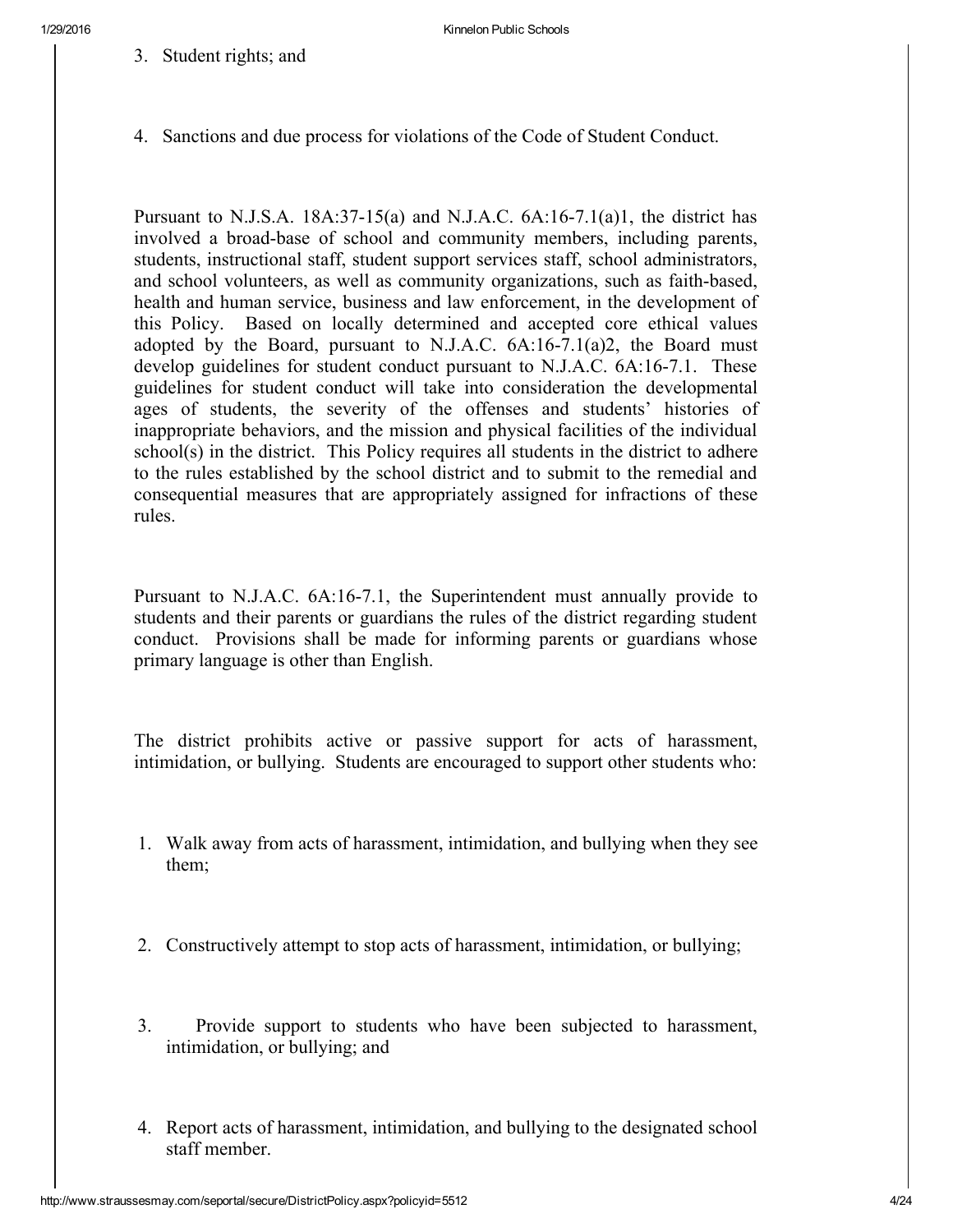D. Consequences and Appropriate Remedial Actions

Consequences and Appropriate Remedial; Actions - STUDENTS

The Board of Education requires its school administrators to implement procedures that ensure both the appropriate consequences and remedial responses for students who commit one or more acts of harassment, intimidation, or bullying, consistent with the Code of Student Conduct, The following factors, at a minimum, shall be given full consideration by school administrators in the implementation of appropriate consequences and remedial measures for each act of harassment, intimidation, or bullying by students. Appropriate consequences and remedial actions are those that are graded according to the severity of the offense(s), consider the developmental ages of the student offenders and students' histories of inappropriate behaviors, per the Code of Student Conduct and N.J.A.C. 6A:16-7.

Factors for Determining Consequences – Student Considerations

- 1. Age, developmental and maturity levels of the parties involved and their relationship to the school district;
- 2. Degrees of harm;
- 3. Surrounding circumstances;
- 4. Nature and severity of the behavior(s);
- 5. Incidences of past or continuing patterns of behavior;
- 6. Relationships between the parties involved; and
- 7. Context in which the alleged incidents occurred.

Factors for Determining Consequences – School Considerations

1. School culture, climate, and general staff management of the learning environment;

- 2. Social, emotional, and behavioral supports;
- 3. Student-staff relationships and staff behavior toward the student;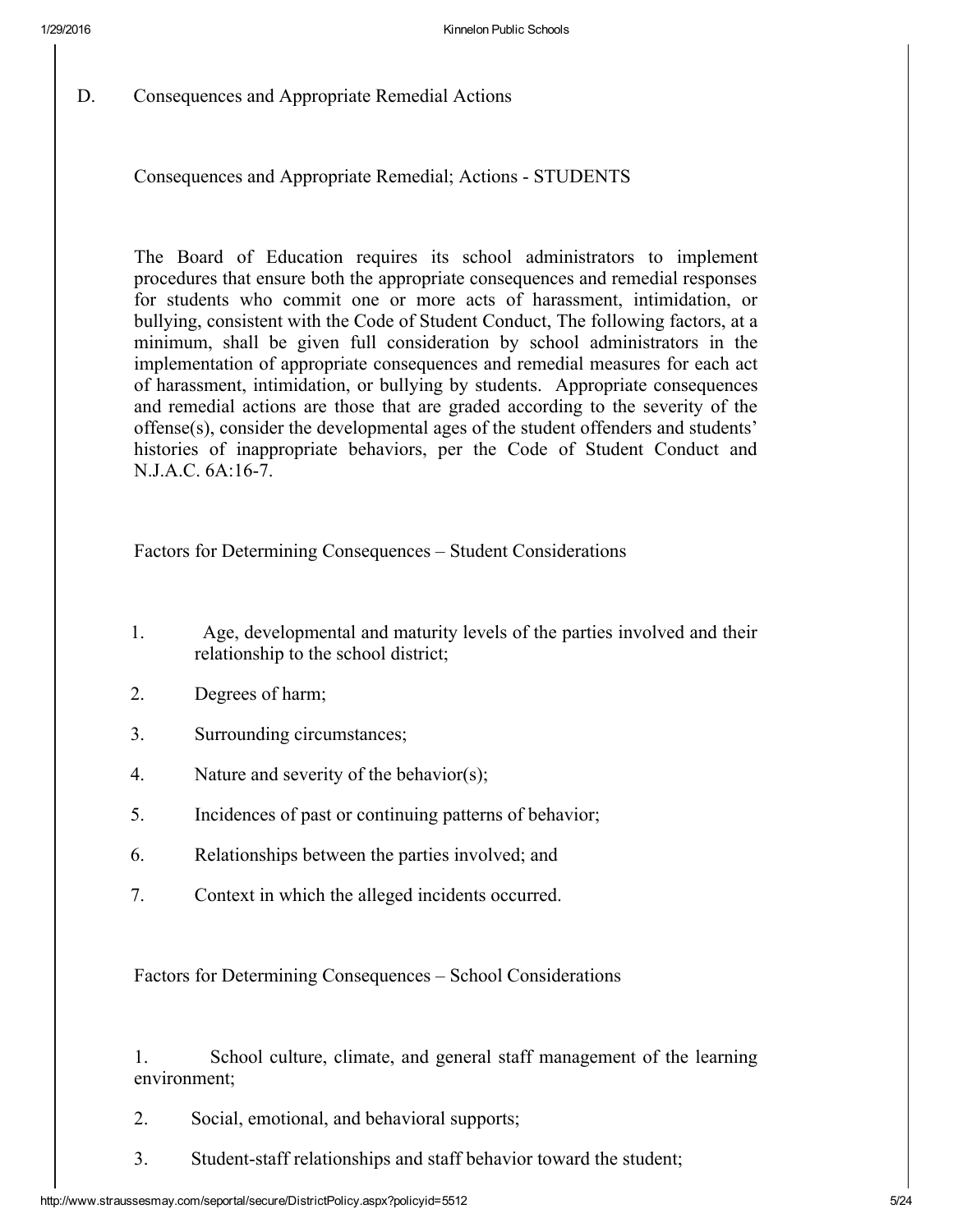- 4. Family, community, and neighborhood situation; and
- 5. Alignment with Board policy and regulations/procedures.

Factors for Determining Remedial Measures

### Personal

- 1. Life skill deficiencies;
- 2. Social relationships;
- 3. Strengths;
- 4. Talents;
- 5. Interests;
- 6. Hobbies;
- 7. Extra-curricular activities;
- 8. Classroom participation;
- 9. Academic performance; and
- 10. Relationship to students and the school district.

### Environmental

- 1. School culture;
- 2. School climate;
- 3. Student-staff relationships and staff behavior toward the student;
- 4. General staff management of classrooms or other educational environments;
- 5. Staff ability to prevent and manage difficult or inflammatory situations;
- 6. Social-emotional and behavioral supports;
- 7. Social relationships;
- 8. Community activities;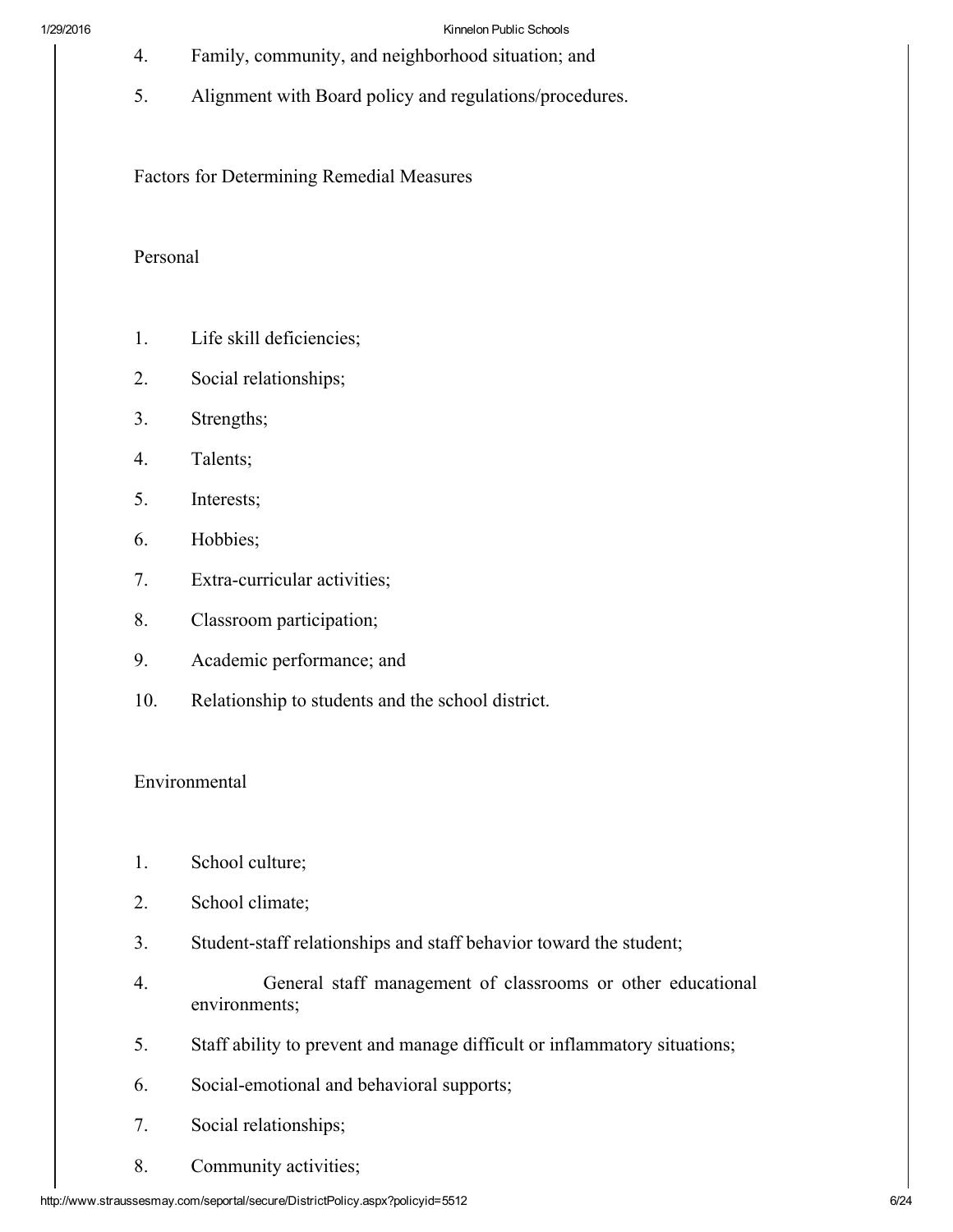- 9. Neighborhood situation; and
- 10. Family situation.

Consequences for a student who commits one or more acts of harassment, intimidation, or bullying may range from positive behavioral interventions up to and including suspension or expulsion of students, as set forth in the Board's approved Code of Student Conduct pursuant to N.J.A.C. 6A:167.1. Consequences for a student who commits an act of harassment, intimidation, or bullying are those that are graded according to the severity of offenses, consider the developmental age of the student offenders and the students' histories of inappropriate behaviors consistent with the Board's approved Code of Student Conduct and N.J.A.C. 6A:167, Student Conduct. The use of negative consequences should occur in conjunction with remediation and not be relied upon as the sole intervention approach.

Remedial measures shall be designed to correct the problem behavior, prevent another occurrence of the problem, protect and provide support for the victim of the act, and take corrective action for documented systemic problems related to harassment, intimidation, or bullying. The consequences and remedial measures may include, but are not limited to, the examples listed below:

Examples of Consequences

- 1. Admonishment;
- 2. Temporary removal from the classroom;
- 3. Deprivation of privileges;
- 4. Classroom or administrative detention;
- 5. Referral to disciplinarian;
- 6. In-school suspension during the school week or the weekend;
- 7. Out-of-school suspension (short-term or long-term);
- 8. Reports to law enforcement or other legal action; or
- 9. Expulsion;

Examples of Remedial Measures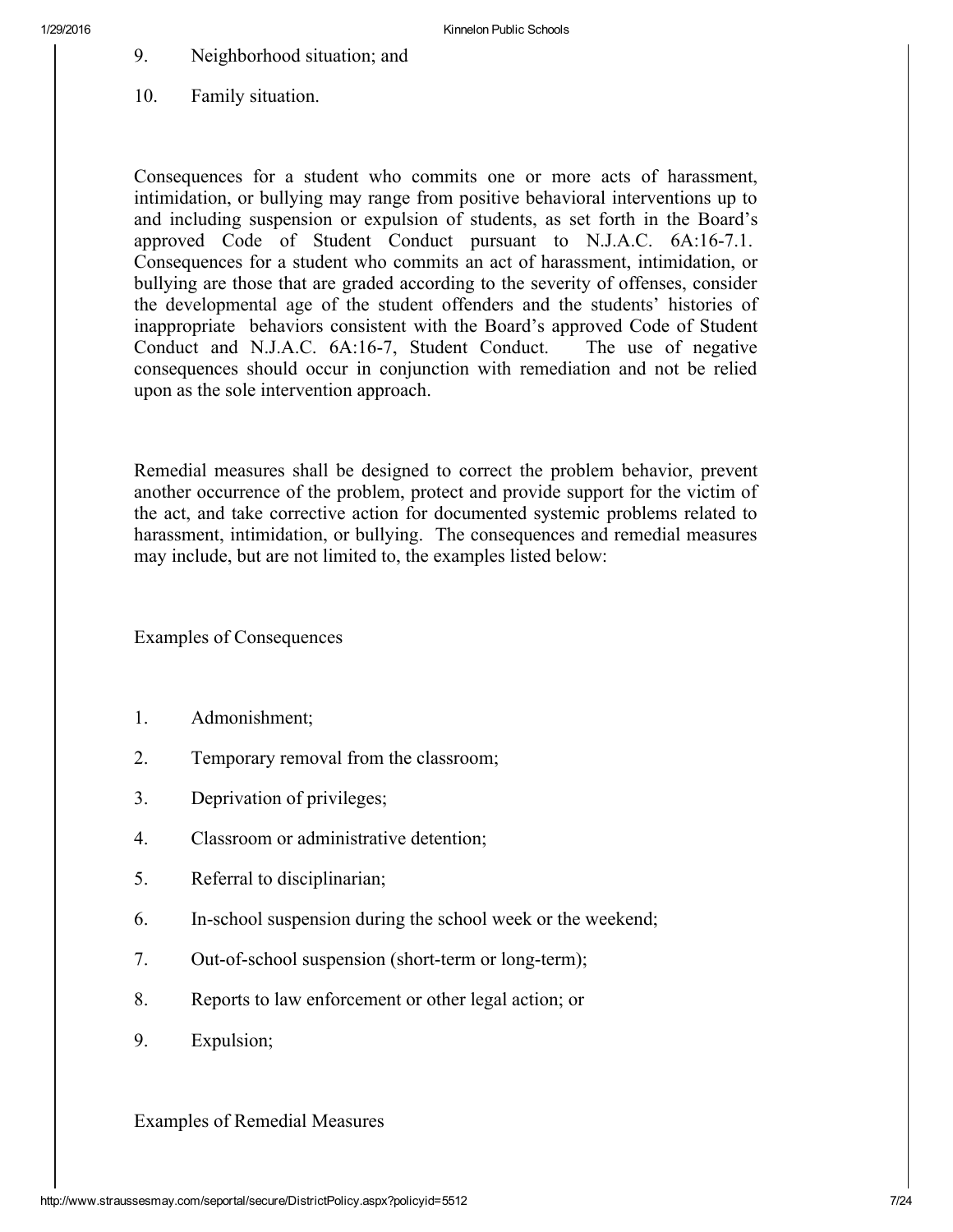Personal – Student Exhibiting Bullying Behavior

- 1. Develop a behavioral contract with the student. Ensure the student has a voice in the outcome and can identify ways he or she can solve the problem and change behaviors;
- 2. Meet with parents to develop a family agreement to ensure the parent and the student understand school rules and expectations;
- 3. Explain the long-term negative consequences of harassment, intimidation, and bullying on all involved;
- 4. Ensure understanding of consequences, if harassment, intimidation, and bullying behavior continues;
- 5. Meet with school counselor, school social worker, or school psychologist to decipher mental health issues (e.g., what is happening and why?);
- 6. Develop a learning plan that includes consequences and skill building;
- 7. Consider wrap-around support services or after-school programs or services;
- 8. Provide social skill training, such as impulse control, anger management, developing empathy, and problem solving;
- 9. Arrange for an apology, preferably written;
- 10. Require a reflective essay to ensure the student understands the impact of his or her actions on others;
- 11. Have the student research and teach a lesson to the class about bullying, empathy, or a similar topic;
- 12. Arrange for restitution (i.e., compensation, reimbursement, amends, repayment), particularly when personal items were damaged or stolen;
- 13. Explore age-appropriate restorative (i.e., healing, curative, recuperative) practices; and
- 14. Schedule a follow-up conference with the student.

Personal – Target/Victim

- 1. Meet with a trusted staff member to explore the student's feelings about the incident;
- 2. Develop a plan to ensure the student's emotional and physical safety at school;
- 3. Have the student meet with the school counselor or school social worker to ensure he or she does not feel responsible for the bullying behavior;
- 4. Ask students to log behaviors in the future;
- 5. Help the student develop skills and strategies for resisting bullying; and
- 6. Schedule a followup conference with the student.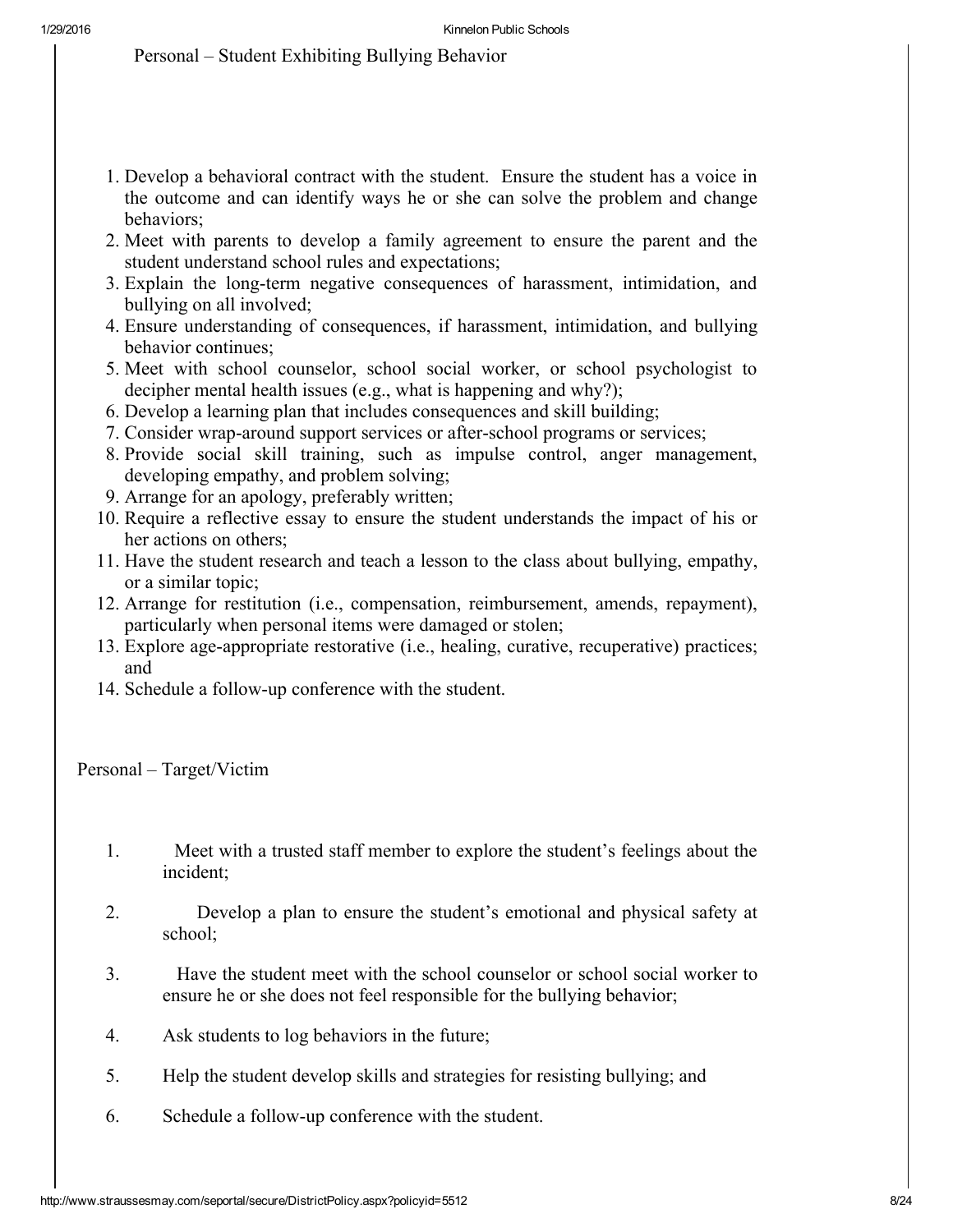Parents, Family, and Community

- 1. Develop a family agreement;
- 2. Refer the family for family counseling; and
- 3. Offer parent education workshops related to bullying and social-emotional learning.

Examples of Remedial Measures – Environmental (Classroom, School Building or School District)

- 1. Analysis of existing data to identify bullying issues and concerns;
- 2. Use of findings from school surveys (e.g., school climate surveys);
- 3. Focus groups;
- 4. Mailings postal and email;
- 5. Cable access television;
- 6. School culture change;
- 7. School climate improvement;
- 8. Increased supervision in "hot spots" (e.g. locker rooms, hallways, playgrounds, cafeterias, school perimeters, buses);
- 9. Adoption of evidence-based systemic bullying prevention practices and programs;
- 10. Training for all certificated and non-certificated staff to teach effective prevention and intervention skills and strategies;
- 11. Professional development plans for involved staff;
- 12. Participation of parents and other community members and organizations (e.g., Parent Teacher Associations, Parent Teacher Organizations) in the educational program and in problem-solving bullying issues;
- 13. Formation of professional learning communities to address bullying problems;
- 14. Small or large group presentations for fully addressing the actions and the school's response to the actions, in the context of the acceptable student and staff member behavior and the consequences of such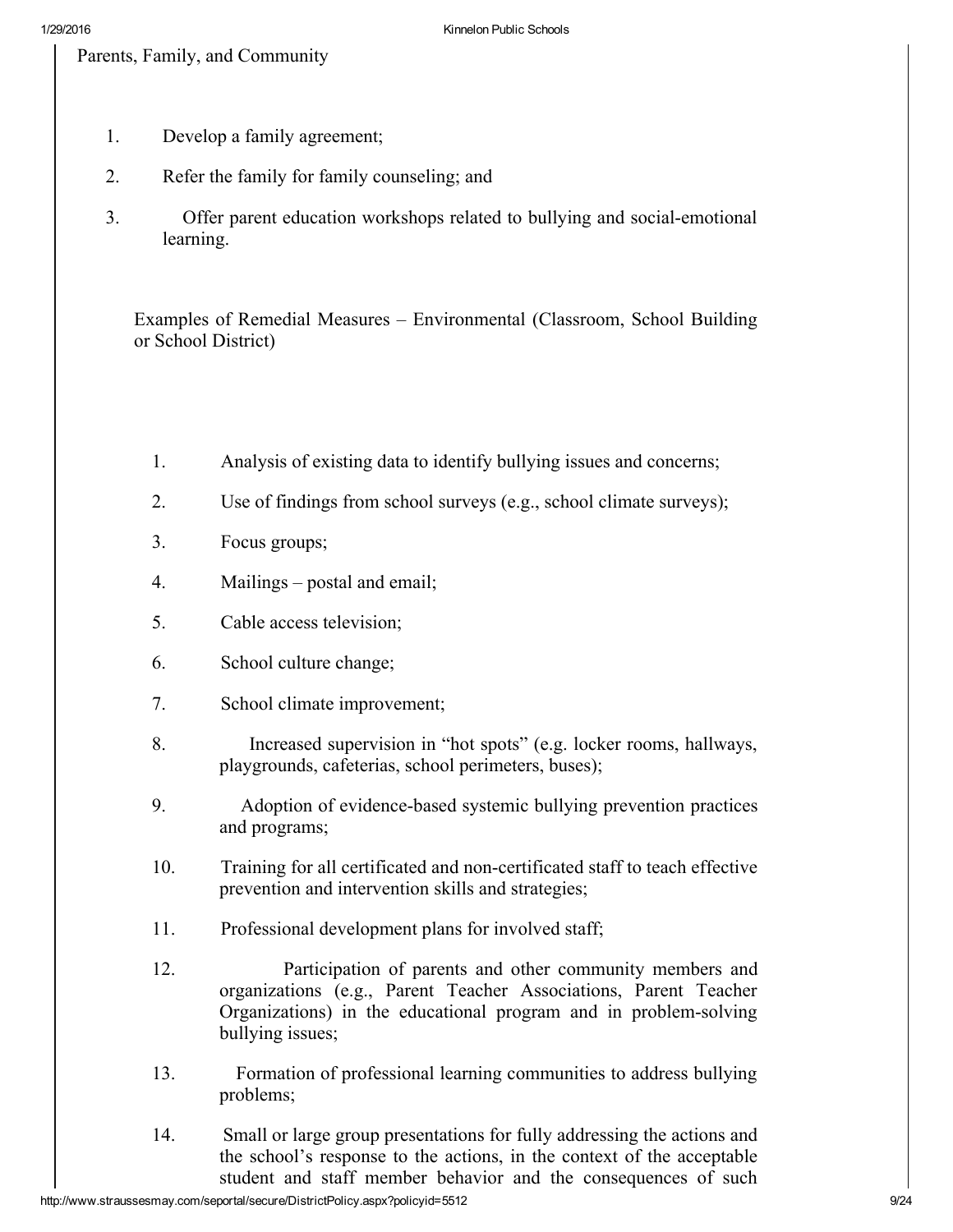- actions;
- 15. School policy and procedure revisions;
- 16. Modifications of schedules;
- 17. Adjustments in hallway traffic;
- 18. Examination and adoption of educational practices for actively engaging students in the learning process and in bonding students to pro-social institutions and people;
- 19. Modifications in student routes or patterns traveling to and from school;
- 20. Supervision of student victims before and after school, including school transportation;
- 21. Targeted use of monitors (e.g., hallway, cafeteria, locker room, playground, school perimeter, bus);
- 22. Targeted use of teacher aides;
- 23. Disciplinary action, including dismissal, for school staff who contributed to the problem;
- 24. Supportive institutional interventions, including participation in the Intervention and Referral Services Team, pursuant to N.J.A.C. 6A:16 8;
- 25. Parent conferences;
- 26. Family counseling;
- 27. Development of a general harassment, intimidation, and bullying response plan;
- 28. Behavioral expectations communicated to students and parents;
- 29. Participation of the entire student body in problem-solving harassment, intimidation, and bullying issues;
- 30. Recommendations of a student behavior or ethics council;
- 31. Participation in peer support groups;
- 32. School transfers; and
- 33. Involvement of law enforcement officers, including school resource officers and juvenile officers or other appropriate legal action.

Consequences and Appropriate Remedial Actions – Adults

The district will also impose appropriate consequences and remedial actions to an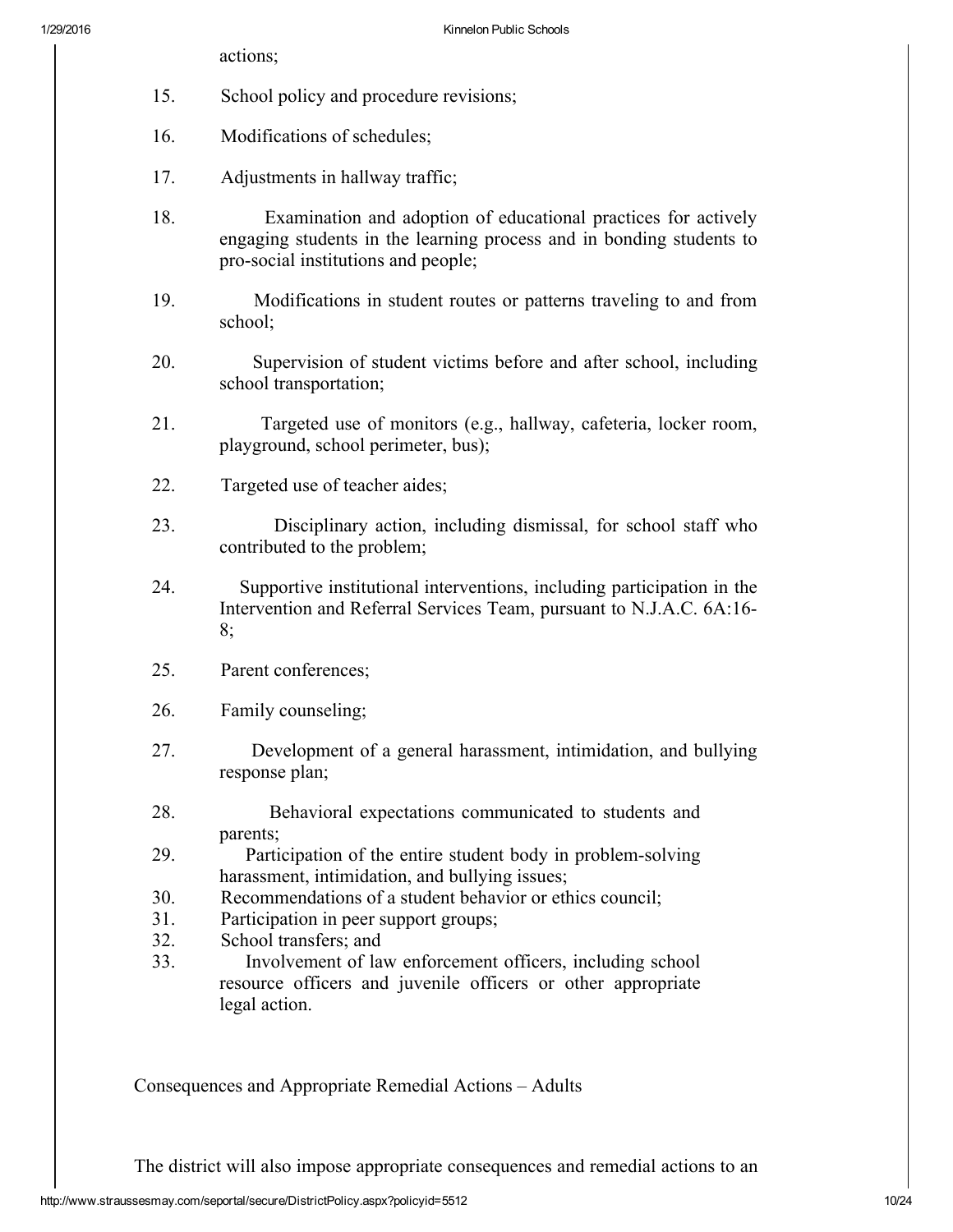adult person who commits an act of harassment, intimidation, or bullying of a student. The consequences may include, but not be limited to: verbal or written reprimand, increment withholding, legal action, disciplinary action, termination, and/or bans from providing services, participating in school district-sponsored programs, or being in school buildings or on school grounds. Remedial measures may include, but not be limited to: in or out-of-school counseling, professional development programs, and work environment modifications.

Target/Victim Support

Districts should identify a range of strategies and resources that will be available to individual victims of harassment, intimidation, and bullying, and respond in a manner that provides relief to victims and does not stigmatize victims or further their sense of persecution. The type, diversity, location, and degree of support are directly related to the student's perception of safety.

Sufficient safety measures should be undertaken to ensure the victims' physical and social-emotional well-being and their ability to learn in a safe, supportive, and civil educational environment.

Examples of support for student victims of harassment, intimidation, and bullying include:

- 1. Teacher aides;
- 2. Hallway and playground monitors;
- 3. Partnering with a school leader;
- 4. Provision of an adult mentor;
- 5. Assignment of an adult "shadow" to help protect the student;
- 6. Seating changes;
- 7. Schedule changes;
- 8. School transfers;
- 9. Before- and after-school supervision;
- 10. School transportation supervision;
- 11. Counseling; and
- 12. Treatment or therapy.
- E. Harassment, Intimidation, and Bullying Reporting Procedure

The Board of Education requires the Principal at each school to be responsible for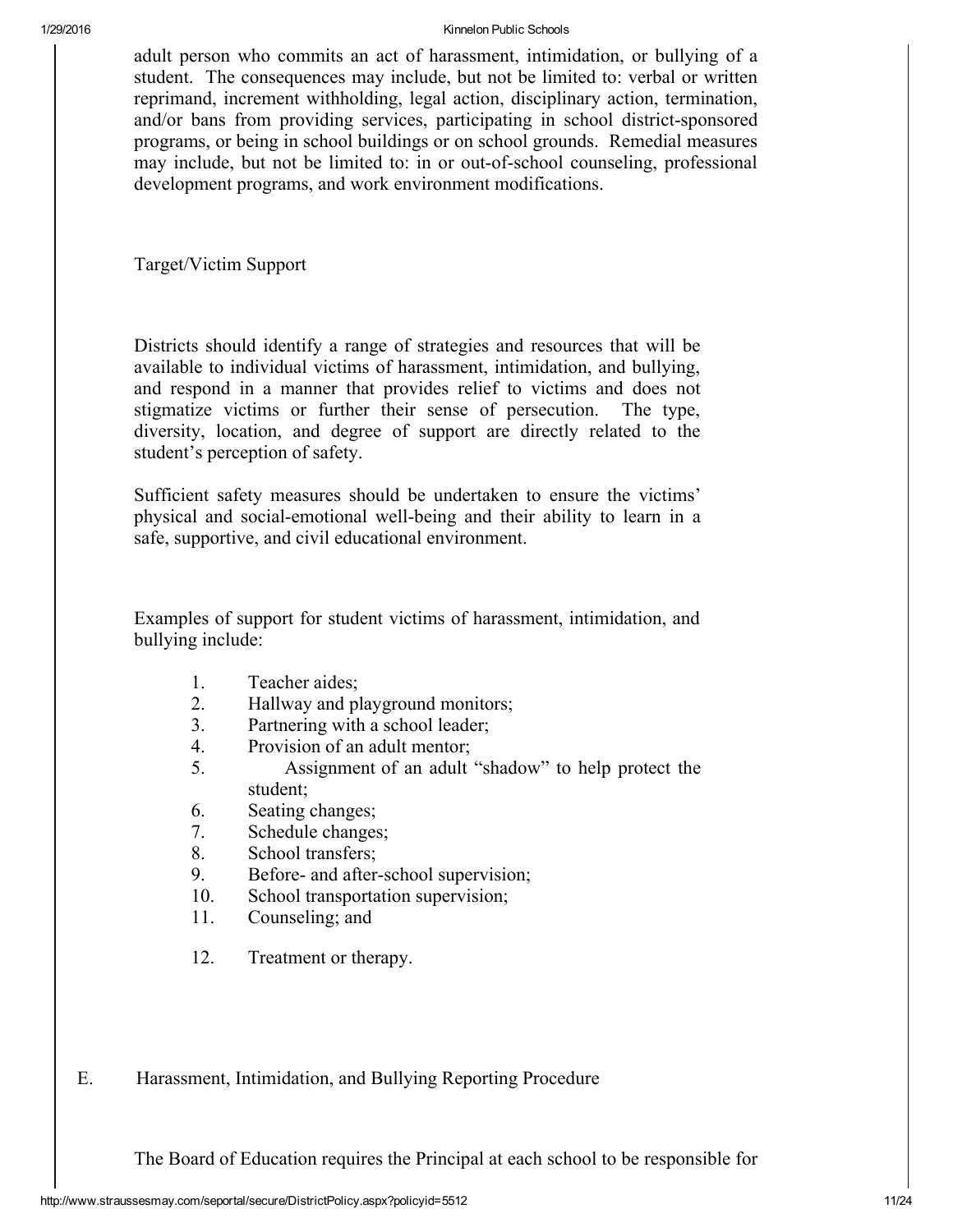receiving complaints alleging violations of this Policy. All Board members, school employees, and volunteers and contracted service providers who have contact with students are required to verbally report alleged violations of this Policy to the Principal or the Principal's designee on the same day when the individual witnessed or received reliable information regarding any such incident. All Board members, school employees, and volunteers and contracted service providers who have contact with students, also shall submit a report in writing to the Principal within two school days of the verbal report. The Principal will inform the parents of all students involved in alleged incidents, and, as appropriate, may discuss the availability of counseling and other intervention services. The Principal, upon receiving a verbal or written report, may take interim measures to ensure the safety, health, and welfare of all parties pending the findings of the investigation.

Students, parents, and visitors are encouraged to report alleged violations of this Policy to the Principal on the same day when the individual witnessed or received reliable information regarding any such incident. Students, parents, and visitors may report an act of harassment, intimidation, or bullying anonymously. Formal action for violations of the Code of Student Conduct may not be taken solely on the basis of an anonymous report.

A Board member or school employee who promptly reports an incident of harassment, intimidation, or bullying and who makes this report in compliance with the procedures set forth in this Policy, is immune from a cause of action for damages arising from any failure to remedy the reported incident.

In accordance with the provisions of N.J.S.A. 18A:37-18, the harassment, intimidation, and bullying law does not prevent a victim from seeking redress under any other available law, either civil or criminal, nor does it create or alter any tort liability.

The district may consider every mechanism available to simplify reporting, including standard reporting forms and/or web-based reporting mechanisms. For anonymous reporting, the district may consider locked boxes located in areas of a school where reports can be submitted without fear of being observed.

A school administrator who receives a report of harassment, intimidation, and bullying from a district employee, and fails to initiate or conduct an investigation, or who should have known of an incident of harassment, intimidation, or bullying and fails to take sufficient action to minimize or eliminate the harassment, intimidation, or bullying, may be subject to disciplinary action.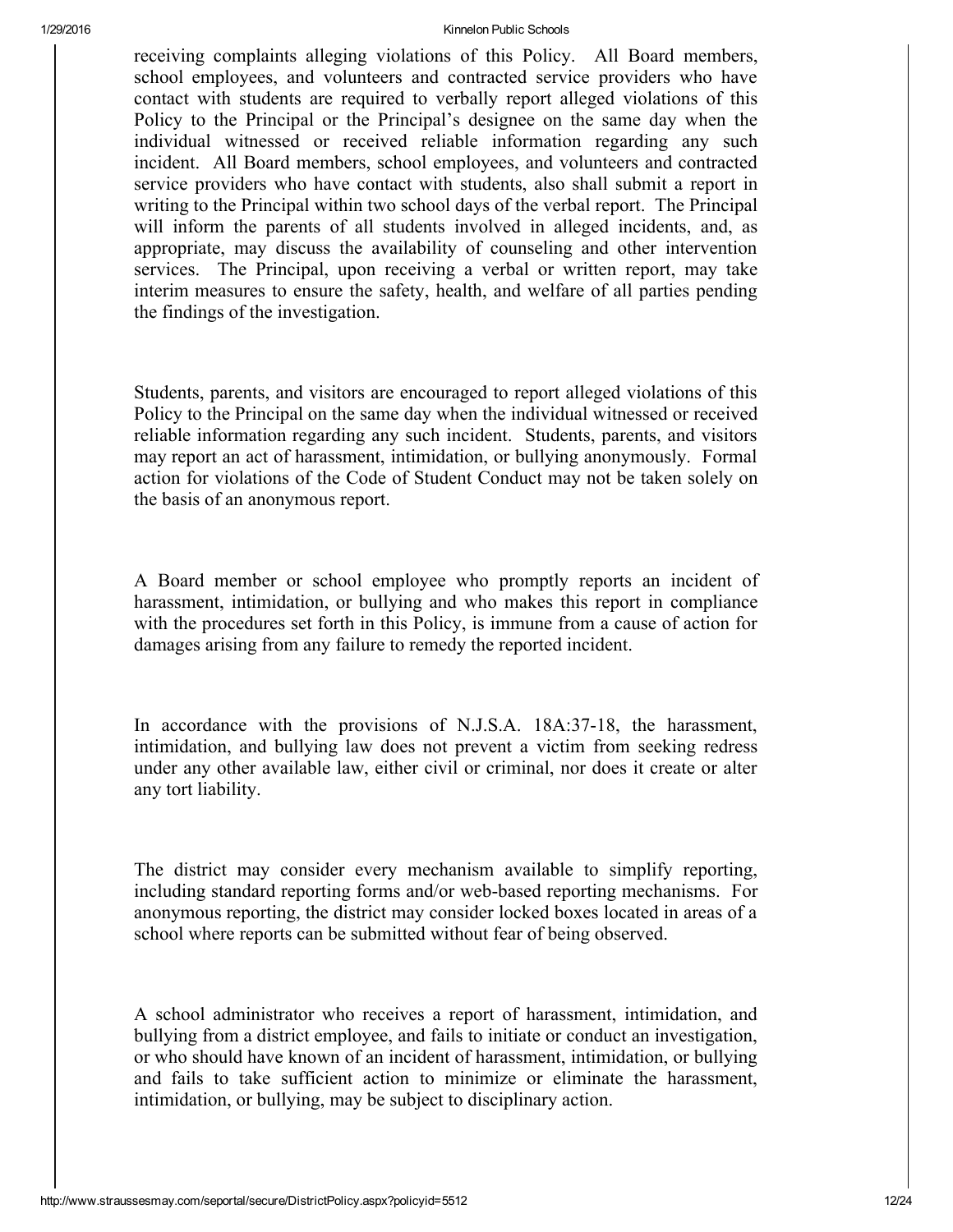F. Anti-Bullying Coordinator, Anti-Bullying Specialist and School Safety Team(s)

- 1. The Superintendent shall appoint a district Anti-Bullying Coordinator. The Superintendent shall make every effort to appoint an employee of the school district to this position.
	- i. The district Anti-Bullying Coordinator shall:
	- b. Be responsible for coordinating and strengthening the school district's policies to prevent, identify, and address harassment, intimidation, or bullying of students;
	- c. Collaborate with school Anti-Bullying Specialists in the district, the Board of Education, and the Superintendent to prevent, identify, and respond to harassment, intimidation, or bullying of students in the district;
	- d. Provide data, in collaboration with the Superintendent, to the Department of Education regarding harassment, intimidation, or bullying of students;
	- e. Execute such other duties related to school harassment, intimidation, or bullying as requested by the Superintendent; and
	- f. Meet at least twice a school year with the school Anti-Bullying Specialist(s) to discuss and strengthen procedures and policies to prevent, identify, and address harassment, intimidation, and bullying in the district.
- 2. The Principal in each school shall appoint a school Anti-Bullying Specialist. The Anti-Bullying Specialist shall be a guidance counselor, school psychologist, or other certified staff member trained to be the Anti-Bullying Specialist from among the currently employed staff in the school.
	- i. The school Anti-Bullying Specialist shall:
	- a. Chair the School Safety Team as provided in N.J.S.A. 18A:37-21;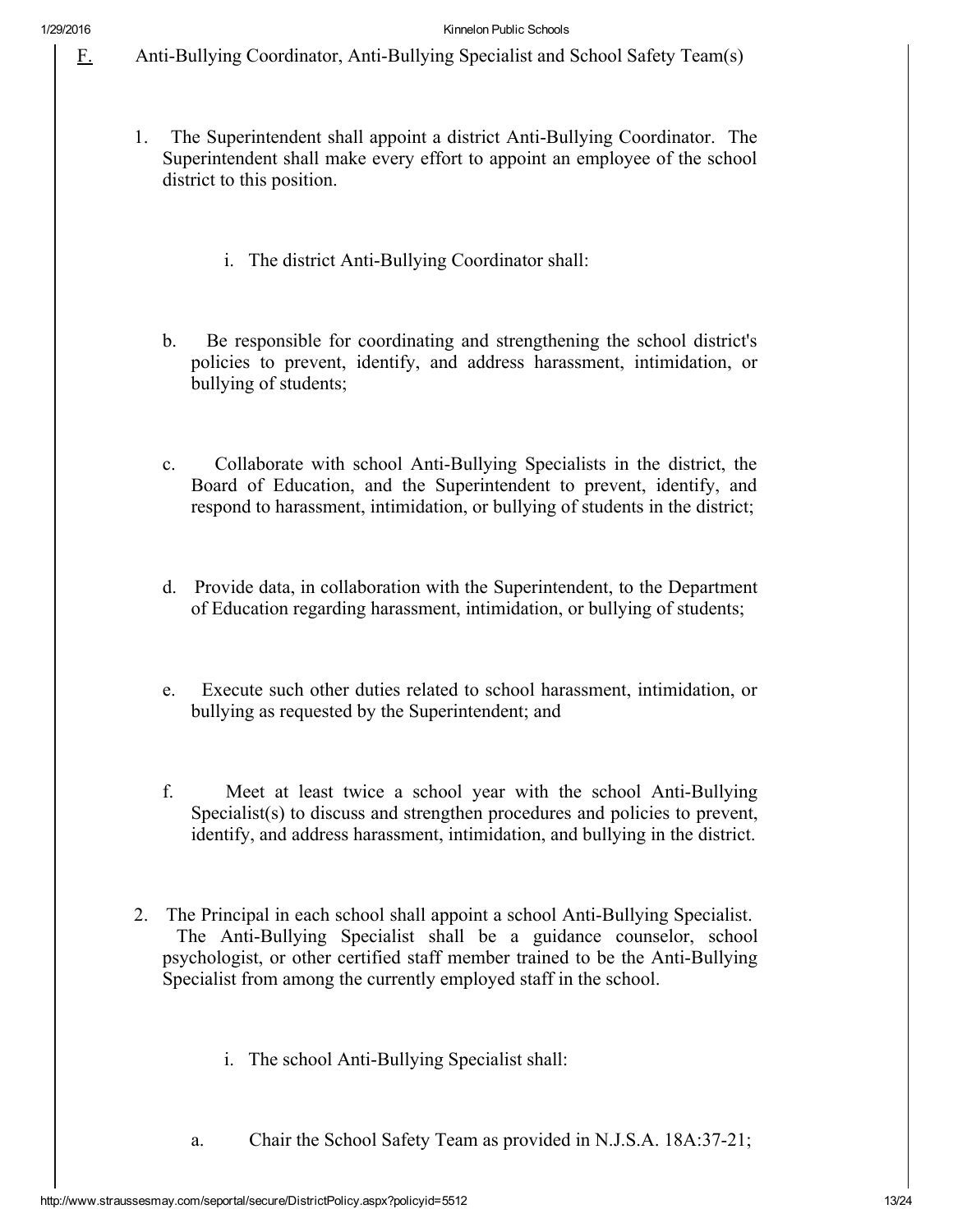- b. Lead the investigation of incidents of harassment, intimidation, or bullying in the school; and
- c. Act as the primary school official responsible for preventing, identifying, and addressing incidents of harassment, intimidation, or bullying in the school.
- 2. A School Safety Team shall be formed in each school in the district to develop, foster, and maintain a positive school climate by focusing on the ongoing, systemic operational procedures and educational practices in the school, and to address issues such as harassment, intimidation, or bullying that affect school climate and culture. Each School Safety Team shall meet, at a minimum, two times per school year. The School Safety Team shall consist of the Principal or the Principal's designee who, if possible, shall be a senior administrator in the school and the following appointees of the Principal: a teacher in the school; a school Anti-Bullying Specialist; a parent of a student in the school; and other members to be determined by the Principal. The school Anti-Bullying Specialist shall serve as the chair of the School Safety Team.

The School Safety Team shall:

- a. Receive records of all complaints of harassment, intimidation, or bullying of students that have been reported to the Principal;
- b. Receive copies of all reports prepared after an investigation of an incident of harassment, intimidation, or bullying;
- c. Identify and address patterns of harassment, intimidation, or bullying of students in the school;
- d. Review and strengthen school climate and the policies of the school in order to prevent and address harassment, intimidation, or bullying of students;
- e. Educate the community, including students, teachers, administrative staff, and parents, to prevent and address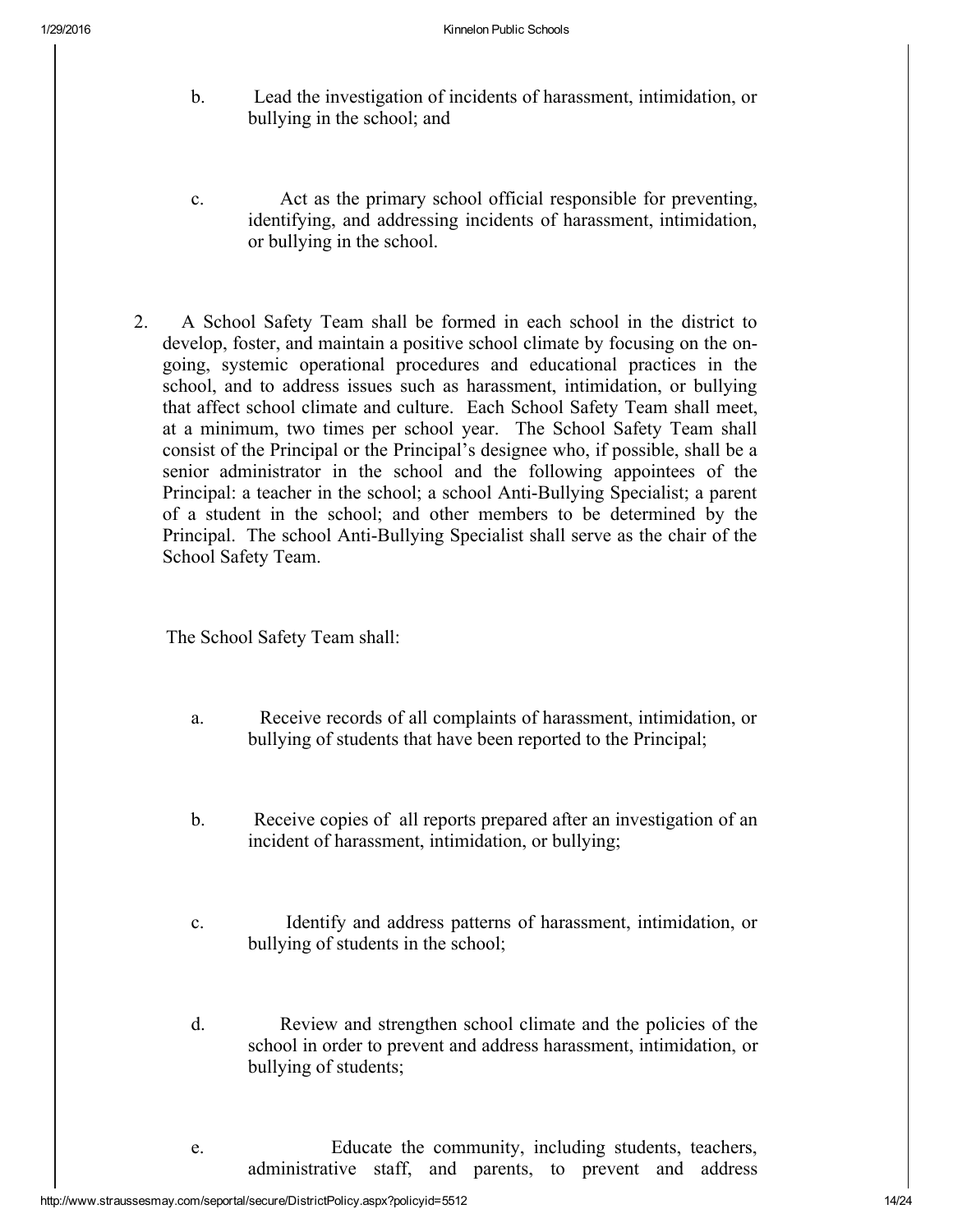harassment, intimidation, or bullying of students;

- f. Participate in the training required pursuant to the provisions of N.J.S.A. 18A:37-13 et seq. and other training which the Principal or the district Anti-Bullying Coordinator may request. The School Safety Team shall be provided professional development opportunities that may address effective practices of successful school climate programs or approaches; and
- g. Execute such other duties related to harassment, intimidation, or bullying as requested by the Principal or district Anti-Bullying Coordinator.

Notwithstanding any provision of N.J.S.A. 18A:3721 to the contrary, a parent who is a member of the School Safety Team shall not participate in the activities of the team set forth in 3. a., b., or c. above or any other activities of the team which may compromise the confidentiality of a student, consistent with, at a minimum, the requirements of the Family Educational Rights and Privacy Act (20 U.S.C. Section 1232 and 34 CFR Part 99), N.J.A.C. 6A:32-7, Student Records and N.J.A.C. 6A:142.9, Student Records.

G. Harassment, Intimidation, and Bullying Investigation

The Board requires a thorough and complete investigation to be conducted for each report of violations and complaints which either identify harassment, intimidation, or bullying or describe behaviors that indicate harassment, intimidation, or bullying. The investigation shall be initiated by the Principal or the Principal's designee within one school day of the verbal report of the incident. The investigation shall be conducted by the school Anti-Bullying Specialist in coordination with the Principal. The Principal may appoint additional personnel who are not school Anti-Bullying Specialists to assist with the investigation.

The investigation shall be completed and the written findings submitted to the Principal as soon as possible, but not later than ten school days from the date of the written report of the incident. Should information regarding the reported incident and the investigation be received after the end of the ten-day period, the school Anti-Bullying Specialist shall amend the original report of the results of the investigation to ensure there is an accurate and current record of the facts and activities concerning the reported incident.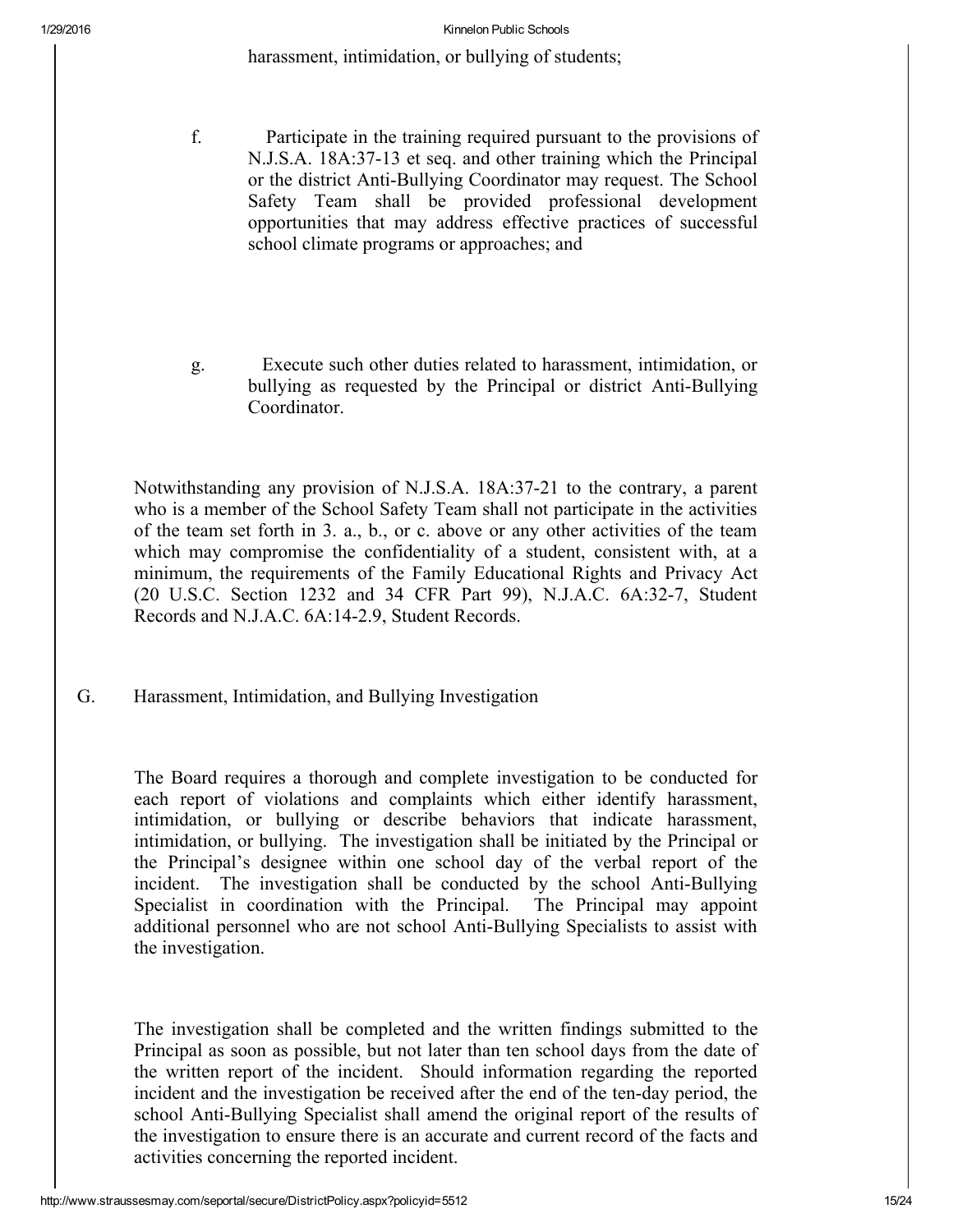The Principal shall proceed in accordance with the Code of Student Conduct, as appropriate, based on the investigation findings. The Principal shall submit the report to the Superintendent within two school days of the completion of the investigation and in accordance with the Administrative Procedures Act (N.J.S.A. 52:14B1 et seq.). As appropriate to the findings from the investigation, the Superintendent shall ensure the Code of Student Conduct has been implemented and may decide to provide intervention services, order counseling, establish training programs to reduce harassment, intimidation, or bullying and enhance school climate, impose discipline or take or recommend other appropriate action, as necessary.

The Superintendent shall report the results of each investigation to the Board of Education no later than the date of the regularly scheduled Board of Education meeting following the completion of the investigation. The Superintendent's report shall include information on any consequences imposed under the Code of Student Conduct, any services provided, training established or other action taken or recommended by the Superintendent.

Parents of the involved student offenders and target/victims shall be provided with information about the investigation, in accordance with Federal and State law and regulation. The information to be provided to parents shall include the nature of the investigation, whether the district found evidence of harassment, intimidation, or bullying, and whether consequences were imposed or services provided to address the incident of harassment, intimidation, or bullying. This information shall be provided in writing within five school days after the results of the investigation are reported to the Board of Education.

A parent may request a hearing before the Board of Education after receiving the information about the investigation. The hearing shall be held within ten school days of the request. The Board of Education shall conduct the hearing in executive session, pursuant to the Open Public Meetings Act (N.J.S.A. 10:41 et seq.), to protect the confidentiality of the students. At the hearing, the Board may hear testimony from and consider information provided by the school Anti-Bullying Specialist and others, as appropriate, regarding the alleged incident, the findings from the investigation of the alleged incident, recommendations for consequences or services, and any programs instituted to reduce such incidents, prior to rendering a determination.

At the regularly scheduled Board of Education meeting following its receipt of the Superintendent's report on the results of the investigations to the Board or following a hearing in executive session, the Board shall issue a decision, in writing, to affirm, reject, or modify the Superintendent's decision. The Board's decision may be appealed to the Commissioner of Education, in accordance with N.J.A.C. 6A:3, Controversies and Disputes, no later than ninety days after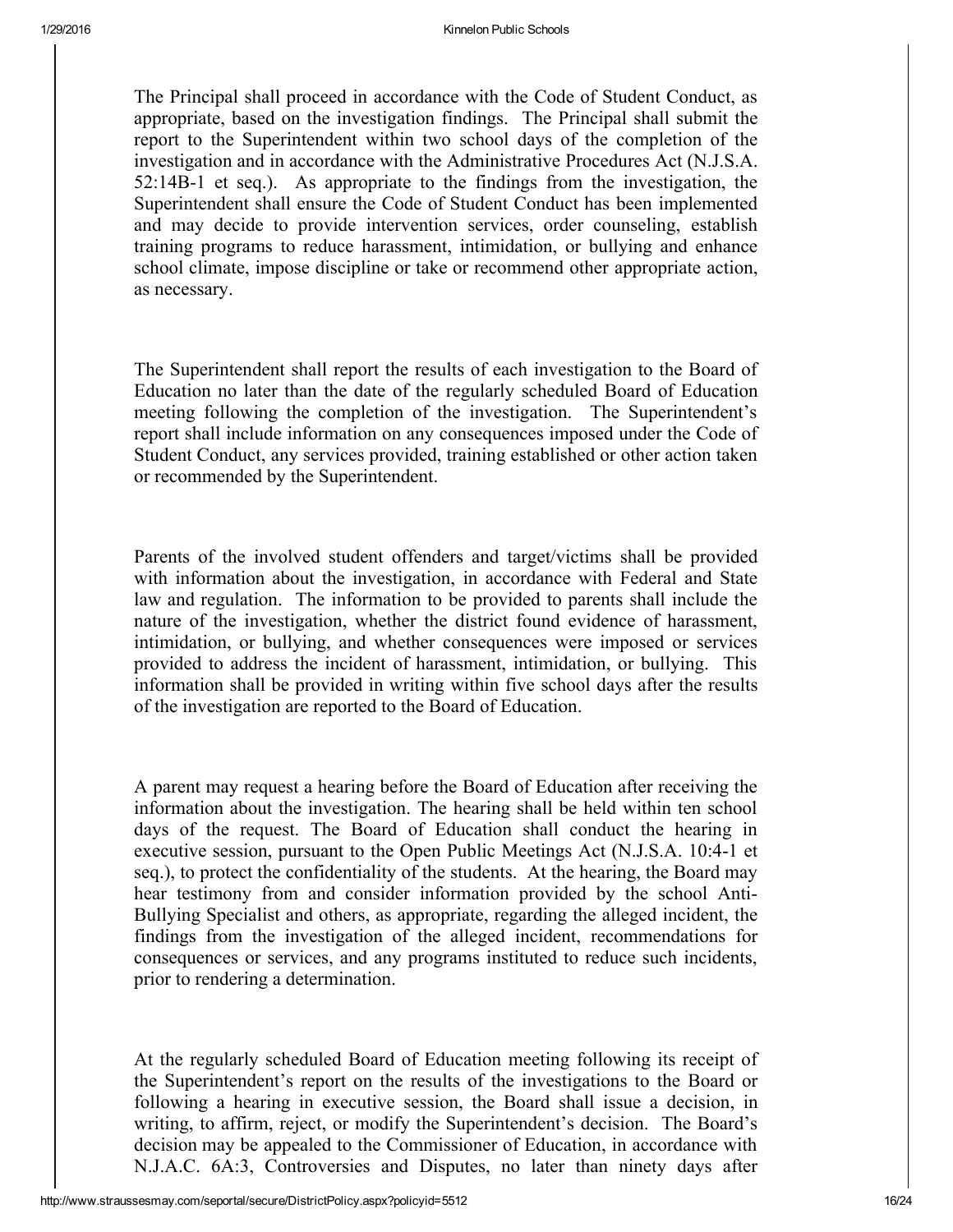issuance of the Board of Education's decision.

A parent, student, or organization may file a complaint with the Division on Civil Rights within one hundred eighty days of the occurrence of any incident of harassment, intimidation, or bullying based on membership in a protected group as enumerated in the "Law Against Discrimination," P.L.1945, c.169 (C.10:5-1 et seq.).

### H. Range of Responses to an Incident of Harassment, Intimidation, or Bullying

The Board shall establish a range of responses to harassment, intimidation, and bullying incidents and the and the Anti-Bullying Specialist shall appropriately apply these responses once an incident of harassment, intimidation, or bullying is confirmed. The Superintendent shall respond to confirmed harassment, intimidation, and bullying, according to the parameters described in this Policy. The range of ways in which school staff will respond shall include an appropriate combination of counseling, support services, intervention services, and other programs. The Board recognizes that some acts of harassment, intimidation, or bullying may be isolated incidents requiring the school officials respond appropriately to the individual(s) committing the acts. Other acts may be so serious or parts of a larger pattern of harassment, intimidation, or bullying that they require a response either at the classroom, school building, or school district level or by law enforcement officials.

For every incident of harassment, intimidation, or bullying, the school officials must respond appropriately to the individual who committed the act. The range of responses to confirmed harassment, intimidation, or bullying acts should include individual, classroom, school, or district responses, as appropriate to the findings from each incident. Examples of responses that apply to each of these categories are provided below:

- 1. Individual responses can include consistent and appropriate positive behavioral interventions (e.g., peer mentoring, short-term counseling, life skills groups) intended to remediate the problem behaviors.
- 2. Classroom responses can include class discussions about an incident of harassment, intimidation or bullying, role plays (when implemented with sensitivity to a student's situation or involvement with harassment intimidation, and bullying), research projects, observing and discussing audiovisual materials on these subjects, and skill-building lessons in courtesy, tolerance, assertiveness, and conflict management.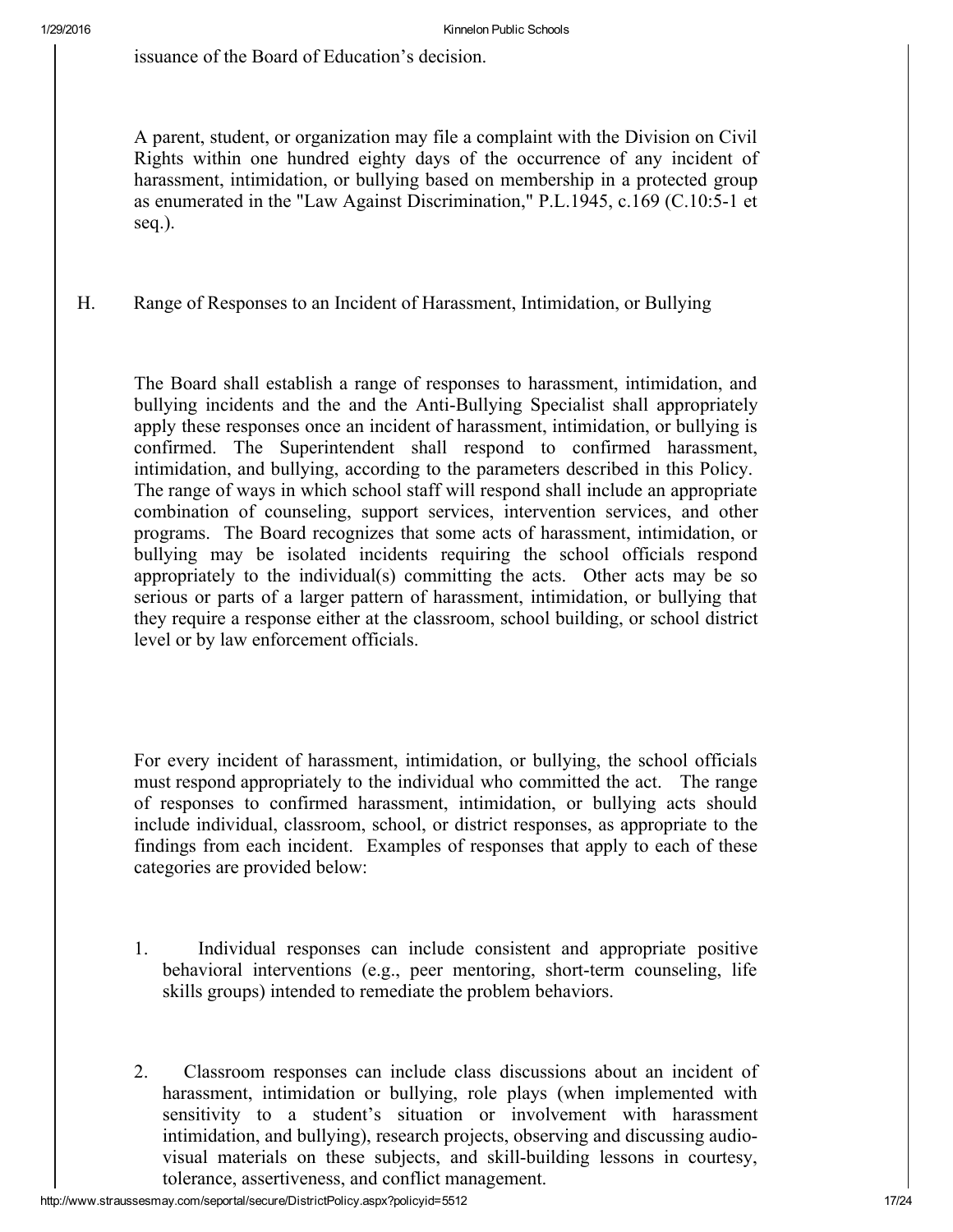- 3. School responses can include theme days, learning station programs, parent "acts of kindness" programs or awards, use of student survey data to plan prevention and intervention programs and activities, social norms campaigns, posters, public service announcements, "natural helper" or peer leadership programs, "upstander" programs, parent programs, the dissemination of information to students and parents explaining acceptable uses of electronic and wireless communication devices, and harassment, intimidation, and bullying prevention curricula or campaigns.
- 4. District-wide responses can comprise of adoption of school-wide programs, including enhancing the school climate, involving the community involvement in policy review and development, providing professional development coordinating with community-based organizations (e.g., mental health, health services, health facilities, law enforcement, faith-based organizations), Launching harassment, intimidation, and bullying prevention campaigns.
- I. Reprisal or Retaliation Prohibited

The Board prohibits a Board member, school employee, contracted service provider who has contact with students, school volunteer, or student from engaging in reprisal, retaliation, or false accusation against a victim, witness, or one with reliable information, or any other person who has reliable information about an act of harassment, intimidation, or bullying or who reports an act of harassment, intimidation, or bullying. The consequence and appropriate remedial action for a person who engages in reprisal or retaliation shall be determined by the administrator after consideration of the nature, severity and circumstances of the act, in accordance with case law, Federal and State statutes and regulations and district policies and procedures.

All suspected acts of reprisal or retaliation will be taken seriously and appropriate responses will be made in accordance with the totality of the circumstances. Examples of consequences and remedial measures for students who engage in reprisal or retaliation are listed and described in the Consequences and Appropriate Remedial Actions section of this Policy.

Examples of consequences for a school employee or a contracted service provider who has contact with students who engages in reprisal or retaliation may include, but not be limited to: verbal or written reprimand, increment withholding, legal action, disciplinary action, termination, and/or bans from providing services,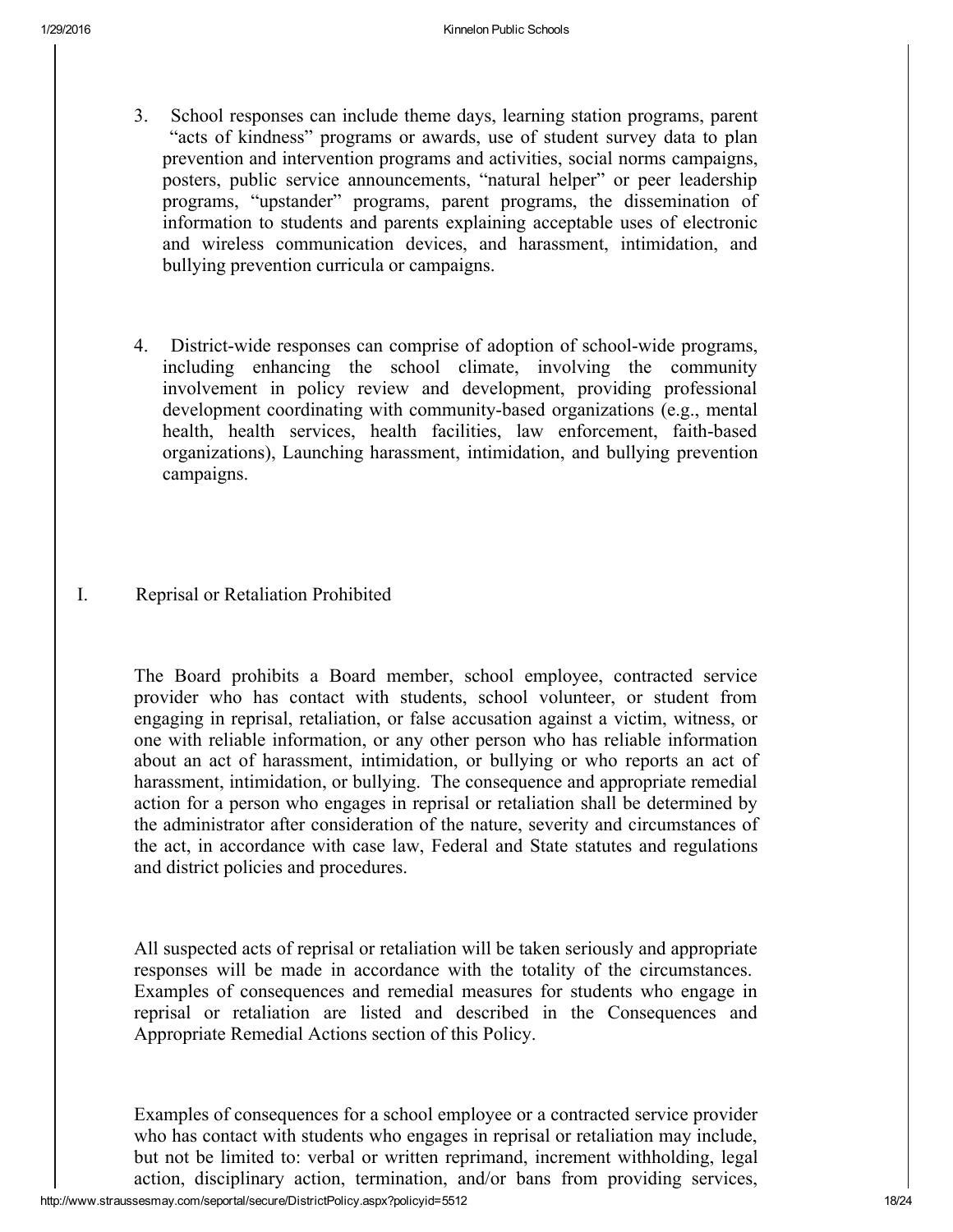participating in school district-sponsored programs, or being in school buildings or on school grounds. Remedial measures may include, but not be limited to: in or out-of-school counseling, professional development programs, and work environment modifications.

Examples of consequences for a Board member who engages in reprisal or retaliation may include, but not be limited to: reprimand, legal action, and other action authorized by statute or administrative code. Remedial measures may include, but not be limited to: counseling and professional development.

J. Consequences and Appropriate Remedial Action for False Accusation

The Board prohibits any person from falsely accusing another as a means of retaliation or as a means of harassment, intimidation, or bullying.

- 1. Students Consequences and appropriate remedial action for a student found to have falsely accused another as a means of harassment, intimidation, or bullying or as a means of retaliation may range from positive behavioral interventions up to and including suspension or expulsion, as permitted under N.J.S.A. 18A:371 et seq., Discipline of Students and as set forth in N.J.A.C. 6A:16-7.2, Short-term Suspensions, N.J.A.C. 6A:16-7, Long-term Suspensions and N.J.A.C. 6A:16-7.5, Expulsions and those listed and described in the Consequences and Appropriate Remedial Actions section of this Policy.
- 2. School Employees Consequences and appropriate remedial action for a school employee or contracted service provider who has contact with students found to have falsely accused another as a means of harassment, intimidation, or bullying or as a means of retaliation could entail discipline in accordance with district policies, procedures, and agreements which may include, but not be limited to: reprimand, suspension, increment withholding, termination, and/or bans from providing services, participating in school district-sponsored programs, or being in school buildings or on school grounds. Remedial measures may include, but not be limited to: in or out-of-school counseling, professional development programs, and work environment modifications.
- 3. Visitors or Volunteers Consequences and appropriate remedial action for a visitor or volunteer found to have falsely accused another as a means of harassment, intimidation, or bullying or as a means of retaliation could be determined by the school administrator after consideration of the nature, severity, and circumstances of the act, including law enforcement reports or other legal actions, removal of buildings or grounds privileges, or prohibiting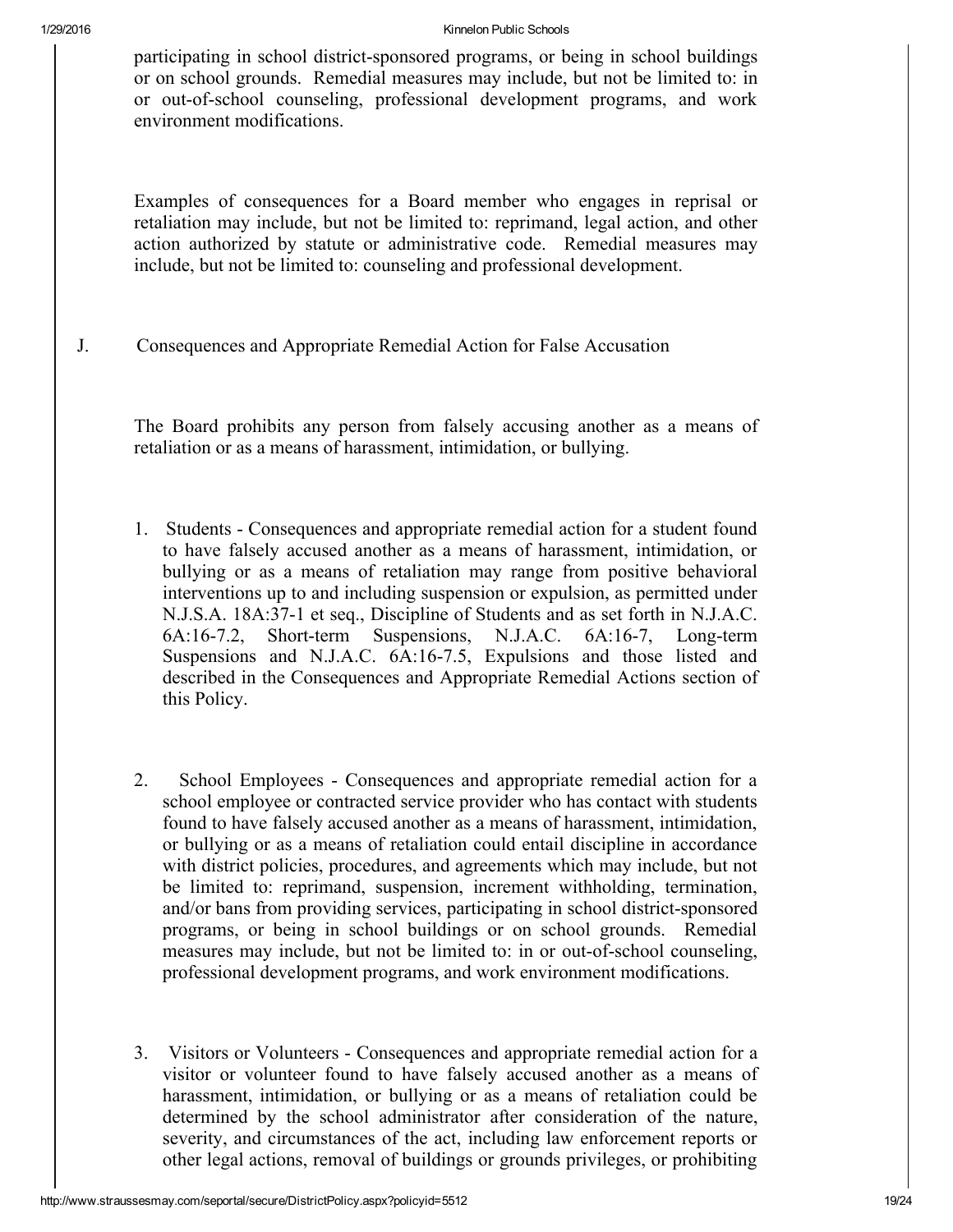contact with students or the provision of student services. Remedial measures may include, but not be limited to: in or out-of-school counseling, professional development programs, and work environment modifications.

K. Harassment, Intimidation, and Bullying Policy Publication and Dissemination

This Policy will be disseminated annually by the Superintendent to all school employees, contracted service providers who have contact with students, school volunteers, students, and parents who have children enrolled in a school in the district, along with a statement explaining the Policy applies to all acts of harassment, intimidation, or bullying, pursuant to N.J.S.A. 18A:37-14 that occur on school property, at school-sponsored functions, or on a school bus and, as appropriate, acts that occur off school grounds.

The Superintendent shall ensure that notice of this Policy appears in the student handbook and all other publications of the school district that set forth the comprehensive rules, procedures, and standards for schools within the school district.

The Superintendent shall post a link to the district's Harassment, Intimidation, and Bullying Policy that is prominently displayed on the homepage of the school district's website. The district will notify students and parents this Harassment, Intimidation, and Bullying Policy is available on the school district's website.

The Superintendent shall post the name, school phone number, school address, and school email address of the district Anti-Bullying Coordinator on the home page of the school district's website. Each Principal shall post the name, school phone number, address, and school email address of both the Anti-Bullying Specialist and the district Anti-Bullying Coordinator on the home page of each school's website.

L. Harassment, Intimidation, and Bullying Training and Prevention Programs

The Superintendent and Principal(s) shall provide training on the school district's Harassment, Intimidation, and Bullying Policy to current and new school employees; including administrators, instructors, student support services, administrative/office support, transportation, food service, facilities/maintenance; contracted service providers, and volunteers who have significant contact with students; and persons contracted by the district to provide services to students. The training shall include instruction on preventing bullying on the basis of the protected categories enumerated in N.J.S.A.  $18A:37-14$  and other distinguishing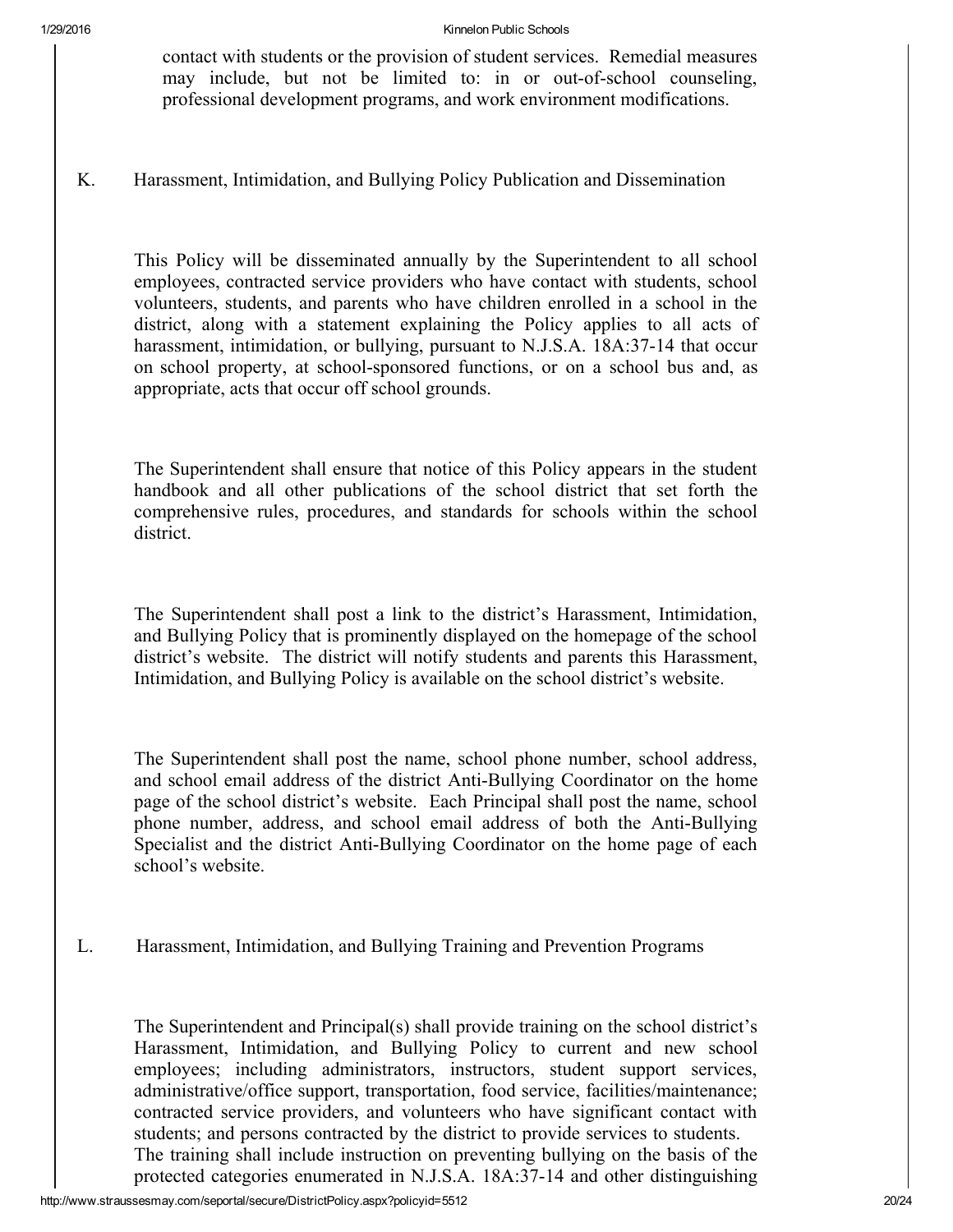characteristics that may incite incidents of discrimination, harassment, intimidation, or bullying.

Each public school teacher and educational services professional shall be required to complete at least two hours of instruction in harassment, intimidation, and bullying prevention within each five-year professional development period as part of the professional development requirement pursuant to N.J.S.A. 18:37-22.d.

The required two hours of suicide prevention instruction shall include information on the risk of suicide and incidents of harassment, intimidation, and information on reducing the risk of suicide in students who are members of communities identified as having members at high risk of suicide.

Each newly elected or appointed Board members must complete, during the first year of the member's first term, a training program on harassment, intimidation, and bullying in accordance with the provisions of N.J.S.A. 18A:12-33.

The school district shall provide time during the usual school schedule for the Anti-Bullying Coordinator and each school Anti-Bullying Specialist to participate in harassment, intimidation, and bullying training programs.

A school leader shall complete school leader training that shall include information on the prevention of harassment, intimidation, and bullying as required in N.J.S.A.  $18A:26-8.2$ .

The school district shall annually observe a "Week of Respect" beginning with the first Monday in October. In order to recognize the importance of character education, the school district will observe the week by providing age-appropriate instruction focusing on the prevention of harassment, intimidation, and bullying as defined in N.J.S.A. 18A:37-14. Throughout the school year the district will provide ongoing age-appropriate instruction on preventing harassment, intimidation, or bullying, in accordance with the Core Curriculum Content Standards, pursuant to N.J.S.A. 18A:37-29.

The school district and each school in the district will annually establish, implement, document, and assess harassment, intimidation, and bullying prevention programs or approaches, and other initiatives in consultation with school staff, students, administrators, volunteers, parents or guardians, law enforcement, and community members. The programs or approaches and other initiatives shall be designed to create school-wide conditions to prevent and address harassment, intimidation, and bullying in accordance with the provisions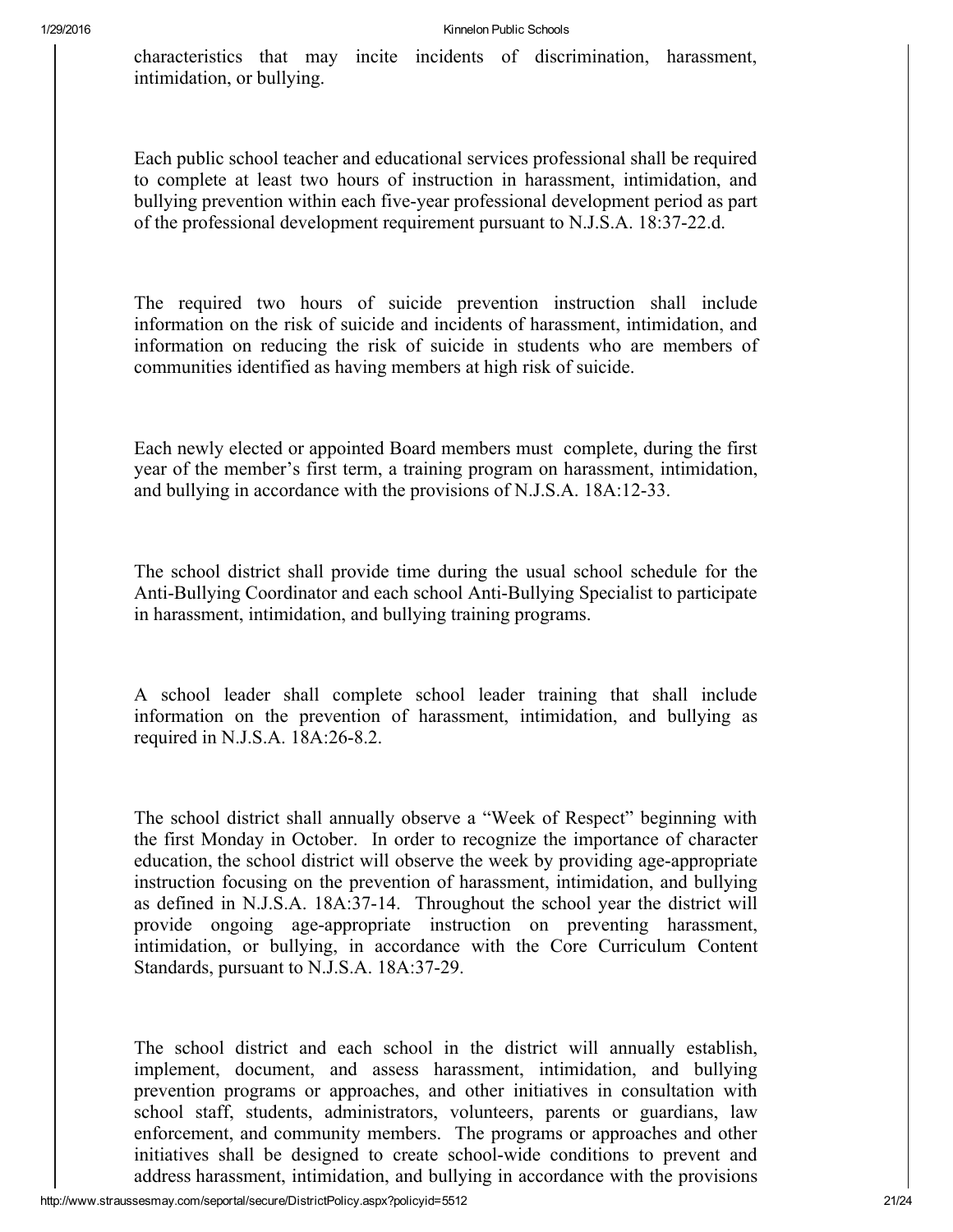M. Harassment, Intimidation, and Bullying Policy Reevaluation, Reassessment and Review

The Superintendent shall develop and implement a process for annually discussing the school district's Harassment, Intimidation, and Bullying Policy with students.

The Superintendent and the Principal(s) shall annually conduct a reevaluation, reassessment, and review of the Harassment, Intimidation, and Bullying Policy, with input from the schools' Anti-Bullying Specialists, and recommend revisions and additions to the Policy as well as to harassment, intimidation, and bullying prevention programs and approaches based on the findings from the evaluation, reassessment, and review.

N. Reports to Board of Education and New Jersey Department of Education

The Superintendent shall report two times each school year, between September 1 and January 1 and between January 1 and June 30 at a public hearing all acts of violence, vandalism, and harassment, intimidation, and bullying which occurred during the previous reporting period in accordance with the provisions of N.J.S.A. 18A:1746. The information shall also be reported to the New Jersey Department of Education in accordance with N.J.S.A. 18A:1746. The information reported shall be used to grade each school and each district in accordance with the provisions of N.J.S.A. 18A:1746. The grade received by a school and the district shall be posted on the homepage of the school's website and the district's website in accordance with the provisions of N.J.S.A. 18A:17 46. A link to the report that was submitted by the Superintendent to the Department of Education shall also be available on the school district's website. This information shall be posted on the websites within ten days of receipt of the grade for each school and the district.

O. School and District Grading Requirements

Each school and each district shall receive a grade for the purpose of assessing their efforts to implement policies and programs consistent with the provisions of N.J.S.A. 18:37-13 et seq. . The grade received by a school and the district shall be posted on the homepage of the school's website and the district's website in accordance with the provisions of N.J.S.A. 18A:1746. A link to the report that was submitted by the Superintendent to the Department of Education shall also be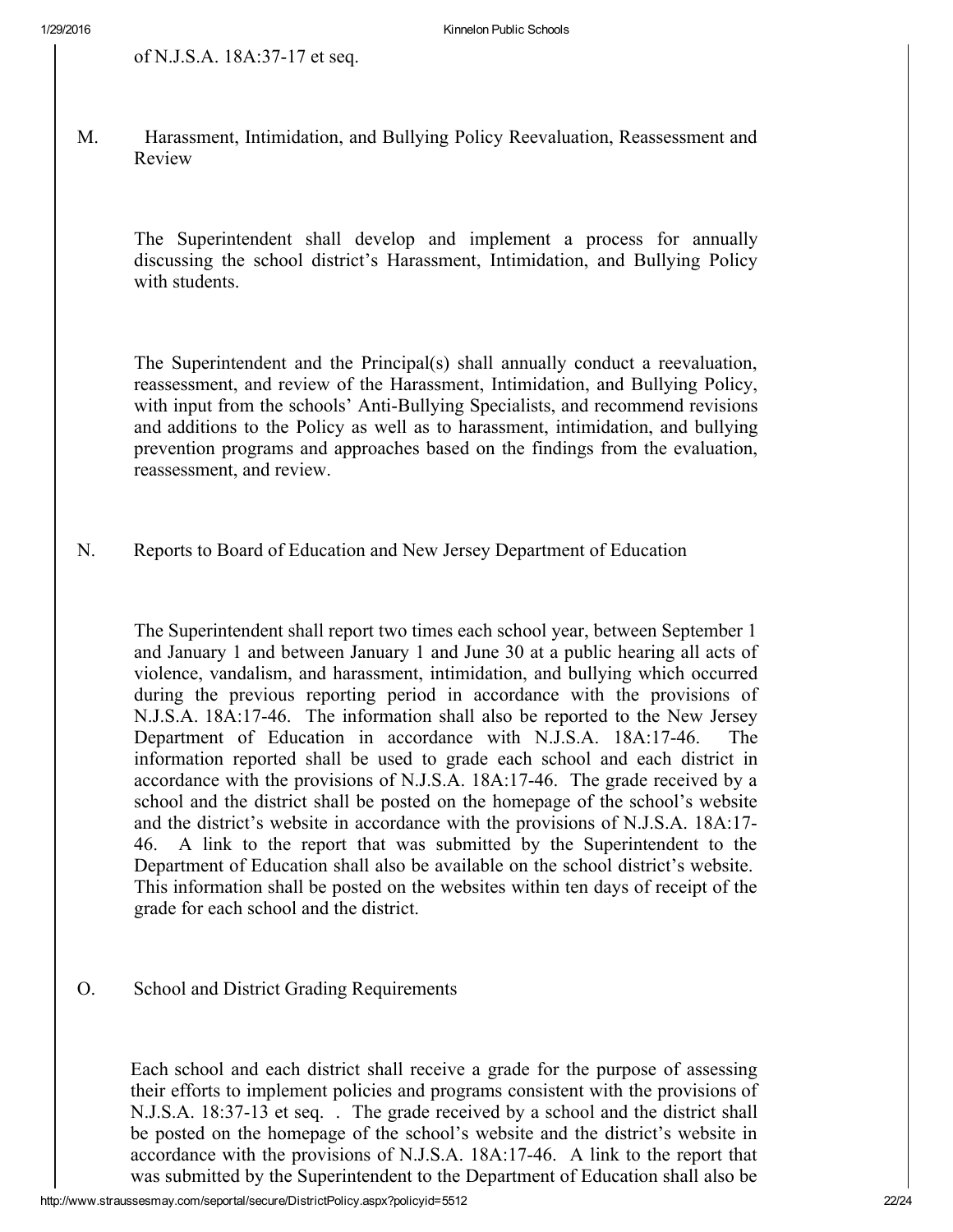available on the school district's website. This information shall be posted on the websites within ten days of receipt of the grade for each school and the district.

P. Reports to Law Enforcement

Some acts of harassment, intimidation, and bullying may be bias-related acts and potentially bias crimes and school officials must report to law enforcement officials either serious acts or those which may be part of a larger pattern in accordance with the provisions of the Memorandum of Agreement Between Education and Law Enforcement Officials.

Q. Collective Bargaining Agreements and Individual Contracts

Nothing in N.J.S.A. 18A:37-13.1 et seq. may be construed as affecting the provisions of any collective bargaining agreement or individual contract of employment in effect on the Anti-Bullying Bill of Rights Act's effective date (January 5, 2011). N.J.S.A. 18A:37-30.

The Board of Education prohibits the employment of or contracting for school staff positions with individuals whose criminal history record check reveals a record of conviction for a crime of bias intimidation or conspiracy to commit or attempt to commit a crime of bias intimidation.

R. Students with Disabilities

Nothing contained in N.J.S.A. 18A:37-13.1 et seq. may alter or reduce the rights of a student with a disability with regard to disciplinary actions or to general or special education services and supports. N.J.S.A. 18A:37-32.

The school district shall submit all subsequent amended Harassment, Intimidation, and Bullying Policies to the Executive County Superintendent of Schools within thirty days of Board adoption.

N.J.S.A. 18A:37-13 through 18A:37-32

N.J.A.C. 6A:16-7.1 et seq.; 6A:16-7.9 et seq.